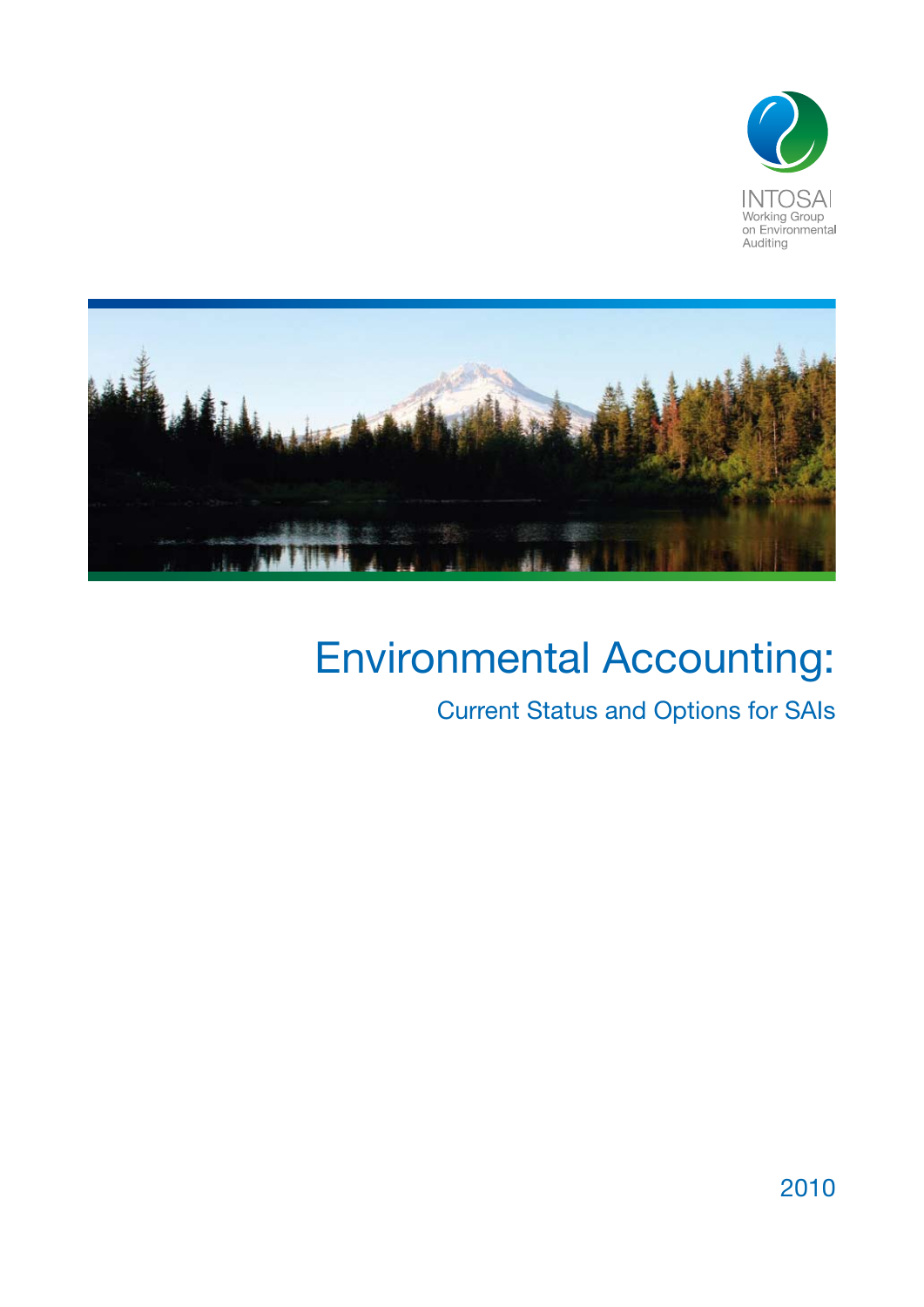This publication was prepared by the INTOSAI Working Group on Environmental Auditing (WGEA). The WGEA aims to encourage the use of audit mandates and audit methods in the field of environmental protection and sustainable development by Supreme Audit Institutions (SAIs). The WGEA has the mandate to

- help SAIs gain a better understanding of environmental auditing issues,
- facilitate exchange of information and experiences among SAIs, and
- • publish guidelines and other informative materials.

This publication may be downloaded free of charge from the INTOSAI WGEA website www.environmental-auditing.org. Permission is granted to copy and distribute this publication, giving appropriate credit, provided that such copies are for academic, personal or professional use and are not sold or used for commercial gain.

ISBN 978-9949-9055-0-8 (Publication) ISBN 978-9949-9055-1-5 (PDF)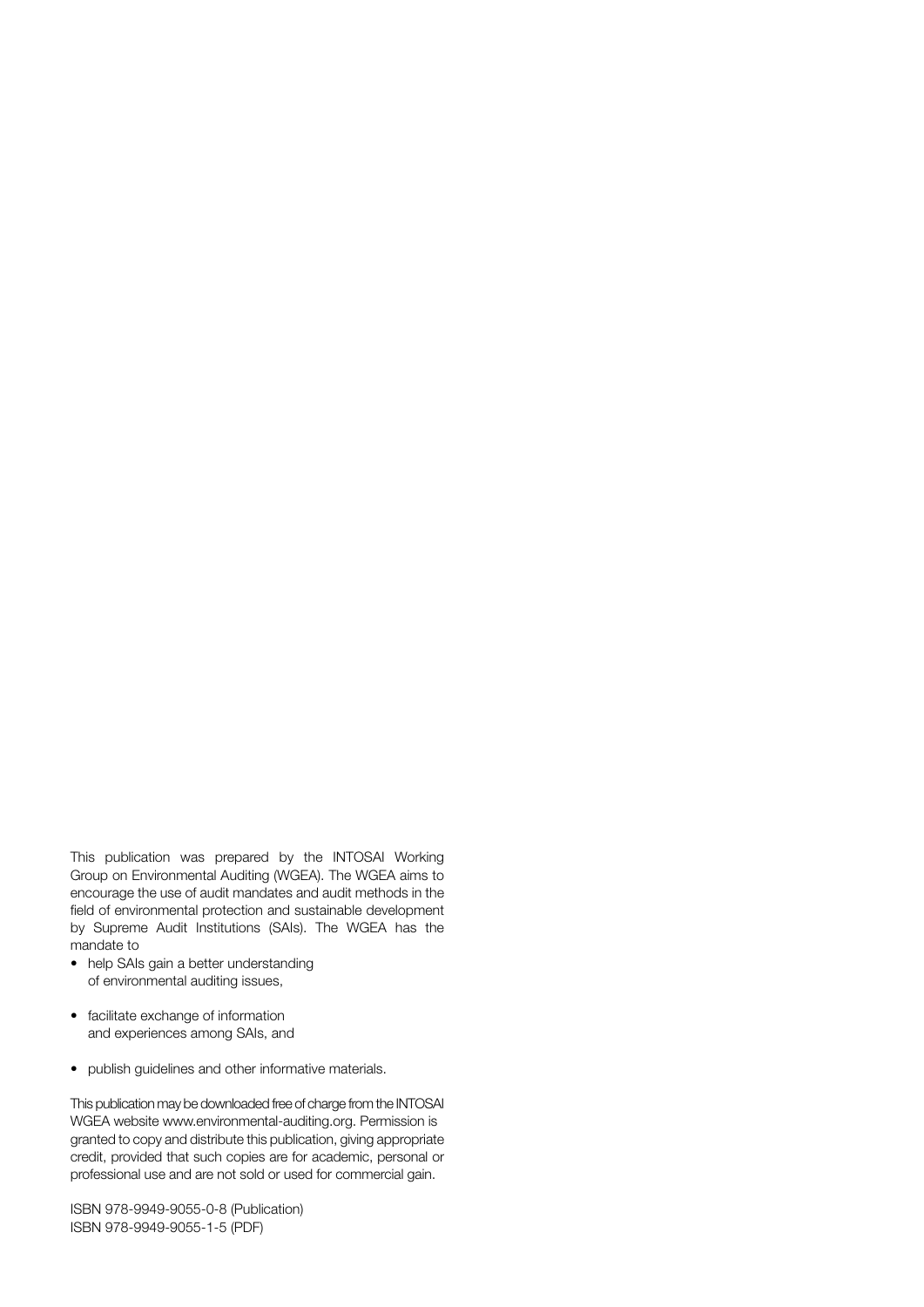# Table of Contents

| <b>Acronyms and Abbreviations</b>                                                               | 4  |
|-------------------------------------------------------------------------------------------------|----|
| <b>Foreword and Acknowledgements</b>                                                            | 5  |
| <b>Executive Summary</b>                                                                        | 6  |
| Chapter 1: Introduction                                                                         | 8  |
| What is Environmental Accounting?                                                               | 8  |
| The Four Types of Environmental Accounts                                                        | 9  |
| Benefits of Environmental Accounting to SAIs                                                    | 12 |
| Chapter 2: Status of International Efforts to Develop Standards                                 | 14 |
| SEEA-2003 - Towards an International Standard                                                   | 14 |
| A Series of Publications to Support the SEEA                                                    | 14 |
| SEEA-2012                                                                                       | 15 |
| Chapter 3: Ongoing Environmental Accounting Efforts by Individual Countries                     | 16 |
| Use of Environmental Accounts to Address Climate Change                                         | 17 |
| Chapter 4: Inventory of Options Available to SAIs                                               | 19 |
| Options Available to SAIs in Countries that Are Not Currently Developing Environmental Accounts | 19 |
| Options Available to SAIs in Countries that Have Developed Some Environmental Accounts          | 20 |
| Chapter 5: Observations                                                                         | 21 |
| Appendix 1: Key Developments in Environmental Accounting                                        | 22 |
| Appendix 2: Examples of National Environmental Accounting Efforts                               | 23 |
| Appendix 3: Bibliography and Website List                                                       | 30 |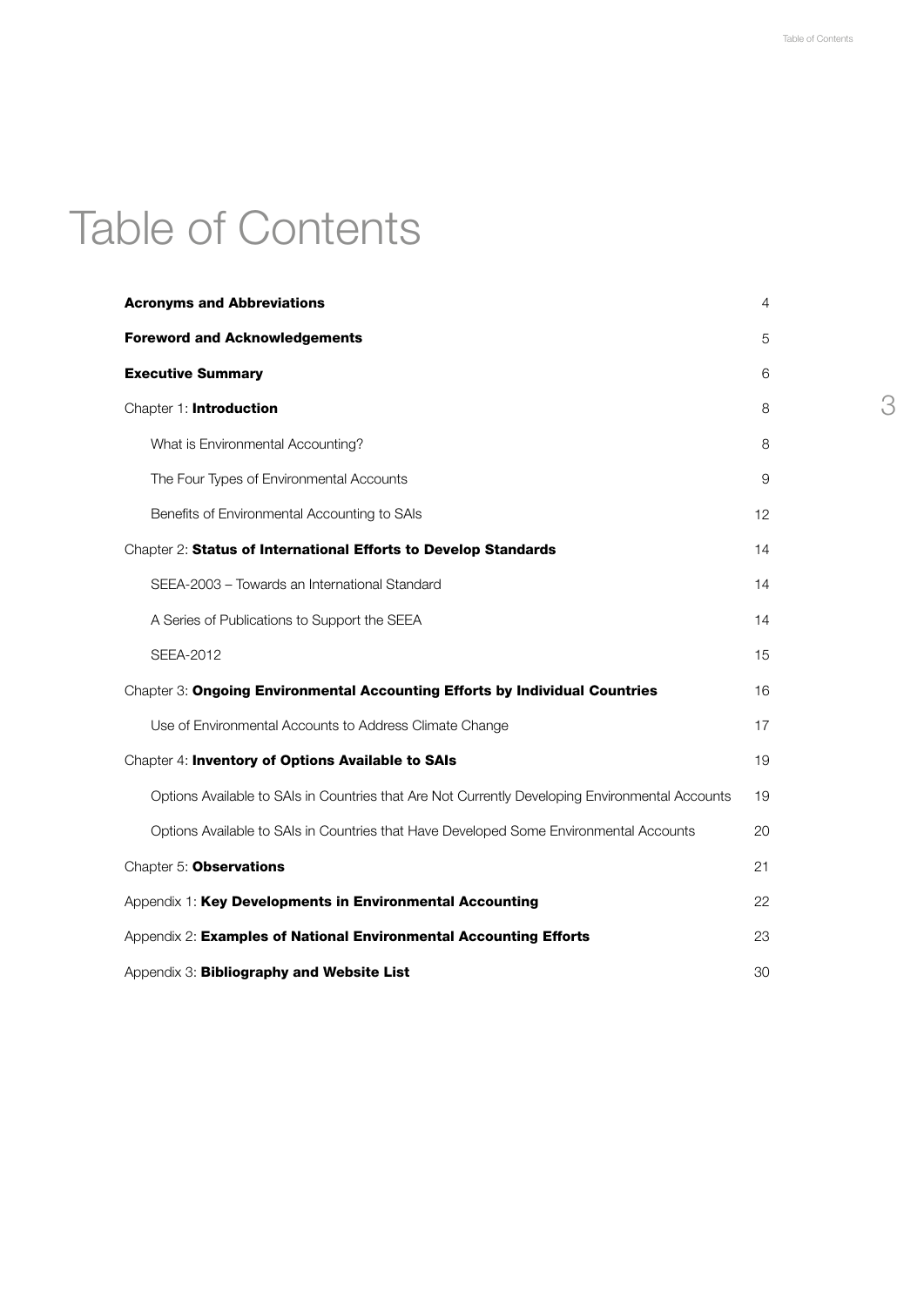$\Delta$ 

# Acronyms and Abbreviations

CSERA - Canada's System of Environmental and Resource Accounts DEFRA - Department for Environment, Food, and Rural Affairs (United Kingdom) **DMI** - Direct Material Input ENRAP - Environment and Natural Resource Accounting Project (Philippines) EU - European Union GDP - Gross Domestic Product NAMEA - National Accounting Matrix including Environmental Accounts NDP - Net Domestic Product OECD - Organization for Economic Cooperation and Development **SAI** - Supreme Audit Institution **SEEA** - System of Environmental and Economic Accounts SEEA-E - System of Environmental-Economic Accounting for Energy **SEEAF** - System of Environmental and Economic Accounting for Fisheries **SEEAW** - System of Environmental and Economic Accounting for Water **SERIEE** - European System for the Collection of Economic Information on the Environment **SNA** - System of National Accounts SNI - Sustainable National Income UK - United Kingdom **UN** - United Nations UNCEEA - United Nations Committee of Experts on Environmental Accounting UNSD - United Nations Statistics Division USAID - United States Agency for International Development

WGEA - Working Group on Environmental Auditing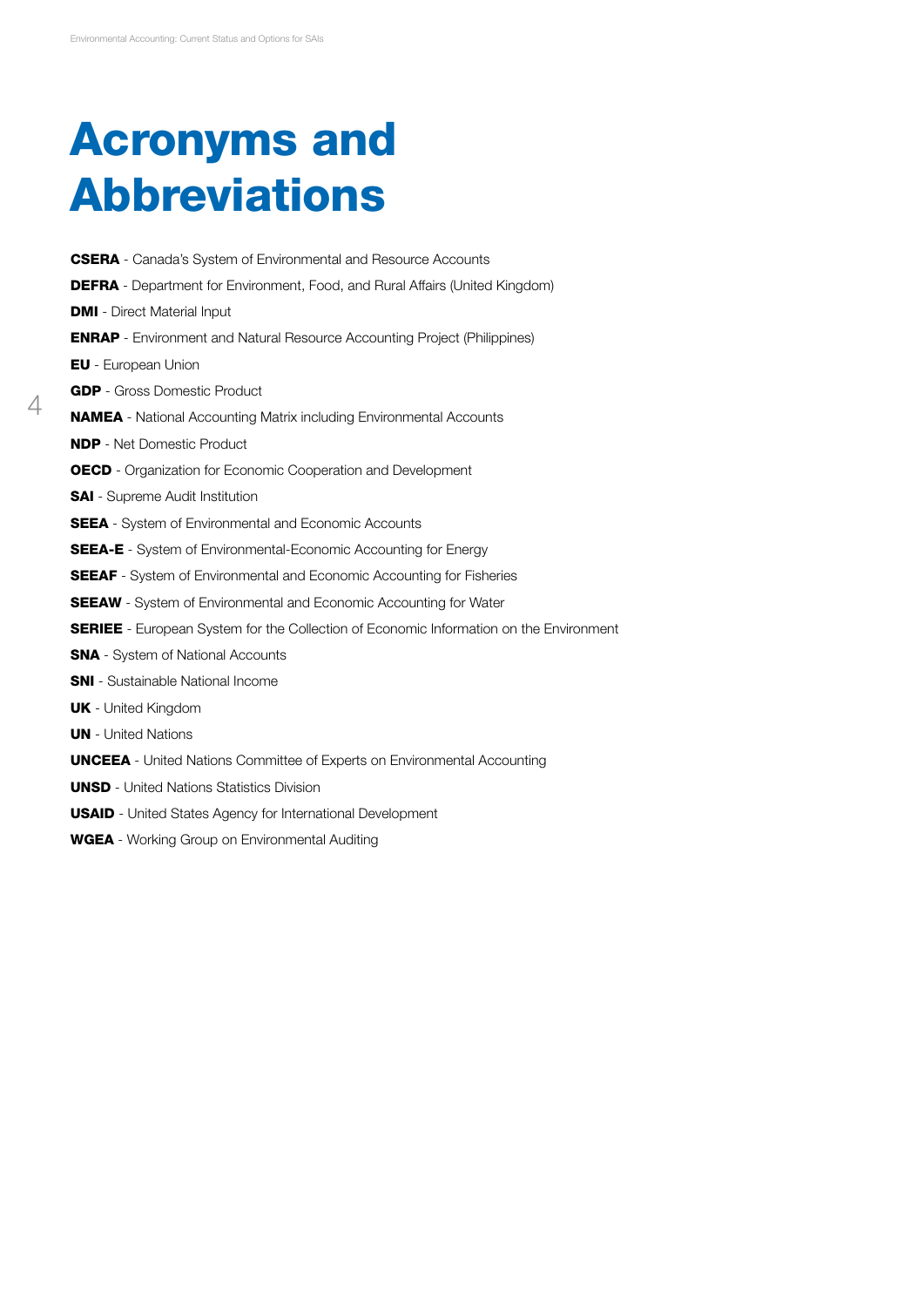# Foreword and Acknowledgements

This report was developed by the United States Government Accountability Office with the assistance of Uganda's Office of the Auditor General. Environmental accounting provides a framework for organizing environmental data so that it can be linked to economic data. Among other uses, it can help policy makers better manage resources; assess different types of environmental pressures; identify the implications of different regulations, taxes, and consumption patterns on environmental sustainability; and identify paths to sustainable development. The report discusses international progress made in developing environmental accounts; how environmental accounting is being used to inform decision-making on the foremost environmental issues of our times, including climate change; and how it may be of use to SAIs in fulfilling their responsibilities as they address these important issues.

The report updates information in the Working Group's 1998 report on the subject entitled, *Natural Resource Accounting: An Inventory of Possibilities for Supreme Audit Institutions (SAIs)*. Since the time of this earlier report, international organizations have continued to work on developing internationally accepted standards for environmental accounting, and many countries have developed and are refining their environmental accounts.

I would like to thank the authors of this report, as well as the following institutions for their support in reviewing select sections of this document and/or providing information that proved to be very helpful in its development: AFROSAI-E; the Australian Bureau of Statistics; Columbia University; Colombia's National Administrative Department of Statistics; Eurostat; the Federal Statistical Office of Germany; Fiji's Office of the Auditor General; Mexico's National Institute of Statistics, Geography and Information Science; the National Audit Office of Estonia; Natural Resources Canada; Office of the Auditor General of Canada; the Philippines' National Statistical Coordination Board; Statistics Canada; Statistics Denmark; Statistics Netherlands; Statistics Sweden; the United Kingdom's National Audit Office; the United Kingdom's Office for National Statistics; and the United Nations Statistics Division. Special thanks go to members of the INTOSAI WGEA Steering Committee for their valuable help at various stages of the project. The cover photo of Mount Hood National Forest in Oregon, USA, was provided courtesy of Lauren K. Elstein of Virginia, USA.

Readers are invited and encouraged to consult this paper as well as information on other WGEA products and services at the INTOSAI-WGEA website, www.environmental-auditing.org

We hope you will find this document useful.

Auhae Ovin

Mihkel Oviir

Auditor General of Estonia Chair of INTOSAI WGEA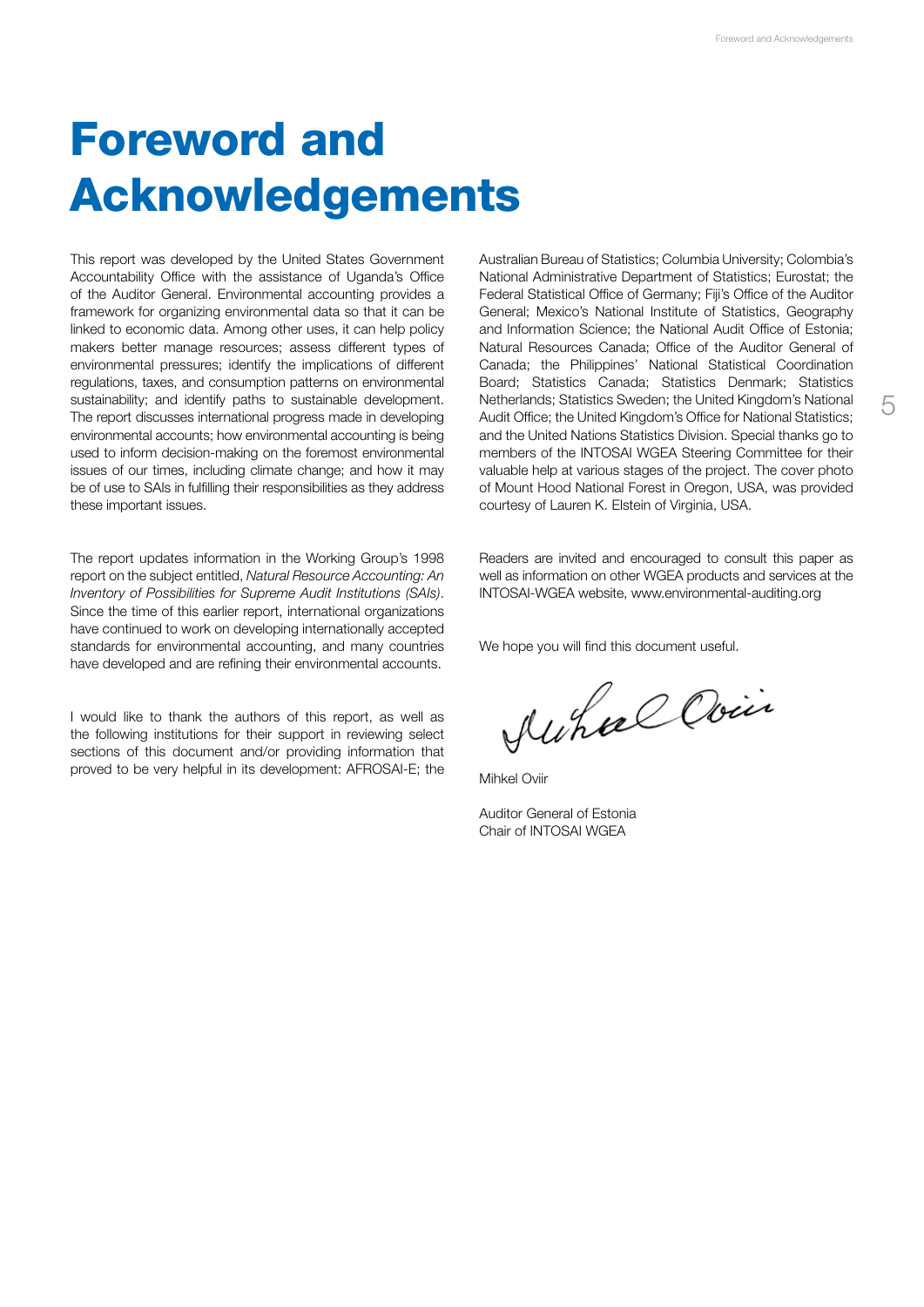## Executive Summary

This report updates the 1998 Working Group on Environmental Auditing (WGEA) report on the subject of environmental accounting. Environmental accounting provides a framework for organizing environmental data so that it can be linked to economic data. Among other uses, it can help policy makers better manage resources, assess different types of environmental pressures, identify the implications of different regulations, taxes, and consumption patterns on environmental sustainability, and identify paths to sustainable development. Significantly, environmental accounting has been recognized by the global community as an important tool for monitoring, measuring, and analyzing climate change. Given its multifaceted usefulness in policy analysis, environmental accounting can play an important role in Supreme Audit Institutions' (SAIs) work on climate change as well as other issues.

Since the 1998 report, international organizations have continued to work on developing internationally accepted standards for environmental accounting, and many countries have developed and are refining their environmental accounts. Many in the international statistical community now say that some of the methodologies are sufficiently advanced to be elevated to the level of an international statistical standard on par with the System of National Accounts (SNA)<sup>1</sup>. At the same time, environmental accounting is still a developing discipline with varying approaches and certain key challenges. For example, valuing some natural assets, such as clean air and water, is complicated by the fact that these goods are generally not priced in markets. In addition, environmental accounting's applicability to the work of SAIs has only recently been investigated by some countries.

This report is intended to provide information about the current status of environmental accounting and highlight how these techniques can further the work of SAIs on their most pressing environmental issues. Specifically, it examines:

The status of efforts since the 1998 report by international organizations to develop environmental accounting standards,

The efforts of a number of individual countries from around the world to develop and expand their use of environmental accounts, and

Options on how SAIs can use environmental accounts in their audit work or be otherwise involved in their country's environmental accounting efforts.

To document international efforts in the field of environmental accounting, we compiled information from the latest guidance on environmental accounting practices published by the United Nations Statistics Division and relevant policy papers from international environmental accounting working groups, academics, national government statistical and accounting bodies, and non-governmental organizations. To highlight individual countries' efforts in environmental accounting, we obtained information from published reports, conference proceedings, and national government statistical body websites. We then contacted knowledgeable officials from each country to verify this information and incorporated any comments we received as appropriate. Using the 1998 report as a basis for identifying options for how SAIs can use environmental accounts in their audit work, we supplemented these options with information we compiled from select SAIs regarding their efforts in environmental accounting at the national and international level.

Among the report's key findings:

Since 1998, the United Nations (UN) and other international institutions have taken additional steps to support the development of environmental accounts. In 2003, the UN, European Commission, International Monetary Fund, Organization for Economic Cooperation and Development, and World Bank issued a revised handbook for the System of Environmental and Economic Accounts (SEEA). This handbook is intended to help national and international agencies compile environmental accounts that reflect their information needs and priorities. Subsequently, in 2007, the UN published its recommended system of environmental and economic accounting for water, and is currently working with other organizations to revise the 2003 handbook with the goal of adopting the new version as an international standard in 2012. *Appendix 1 includes a timeline of key events in environmental accounting since 1972.*

Many industrialized countries and an increasing number of developing countries have developed some components of environmental accounting and continue to refine their accounts. As of 2007, at least 72 countries had developed components of environmental accounts or planned to do so in the near future; 36 countries had standardized their water accounting practices using the SEEA framework; and 36 additional countries were in the process of standardizing theirs. Countries have developed their accounts to varying degrees. Very few countries have developed a broad range of accounts,

<sup>1</sup> The SNA consists of an integrated set of macroeconomic accounts, balance sheets, and tables based on internationally agreed-upon concepts, definitions, classifications, and accounting rules. Together, these principles provide a comprehensive accounting framework within which economic data can be compiled and presented in a format that allows for economic analysis, decision-making, and policy-making. A joint publication by the United Nations, the Commission of the European Communities, the International Monetary Fund, the Organization for Economic<br>Co-operation and Development, and th the market economy.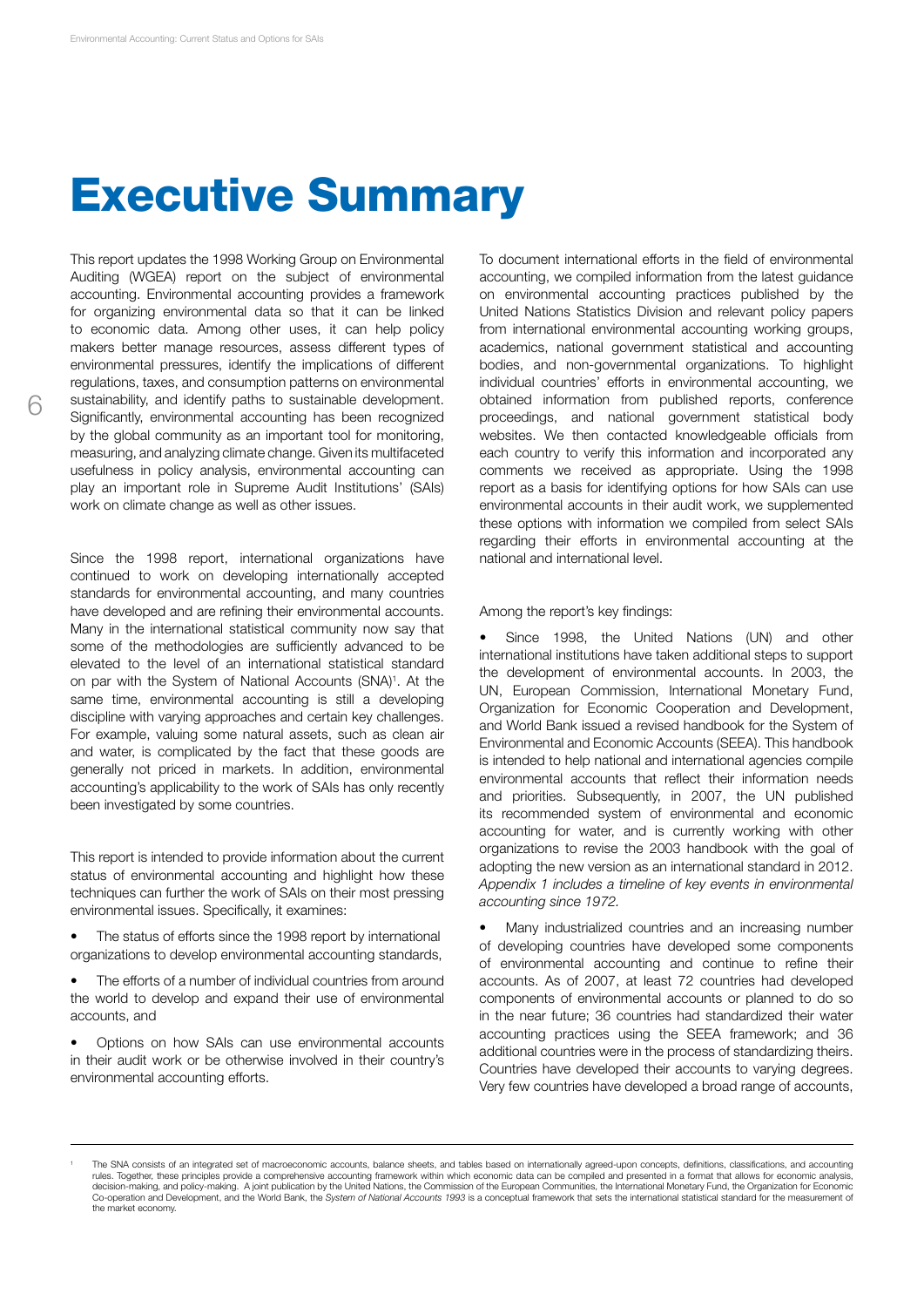7

and no country has yet developed a full set of accounts as outlined in the SEEA. Additionally, several countries such as the Netherlands, the Philippines, China, and Germany have developed their own methods of environmental accounting outside of the SEEA framework. Countries are using their environmental accounts to track pollution; the use of natural resources, such as water, forests, and mineral deposits; and environmental protection expenditures. The accounts are also used in policy analysis and resource management decision making. For example, Australia has used its accounts to assess whether specific government programs are meeting their intended goals. In addition, to better manage its water resources, Australia has used its water accounts to assess how water is being used across Australia and how that has changed over time. Namibia has used its accounts to make changes to its quota fees on fish catch. *Appendix 2 includes examples of 12 countries' experiences with environmental accounting.*

• Depending on the level of experience with environmental accounting within their governments, SAIs can become involved in a variety of ways. For example, in the United States—which is not currently developing accounts—the Government Accountability Office hosted a forum of experts to discuss environmental accounts and challenges associated with environmental accounting. In the United Kingdom—which has developed some environmental accounts—the National Audit Office reviewed the process that the Department for Environment, Food and Rural Affairs used to measure and maintain a greenhouse gas emissions inventory and found ways the Department could improve its procedures. In Canada which also has developed some environmental accounts the Office of the Auditor General is studying environmental accounting and other management practices to see how they can be used to determine whether federal managers are adequately considering the environmental effects of expenditures within the context of sustainable development.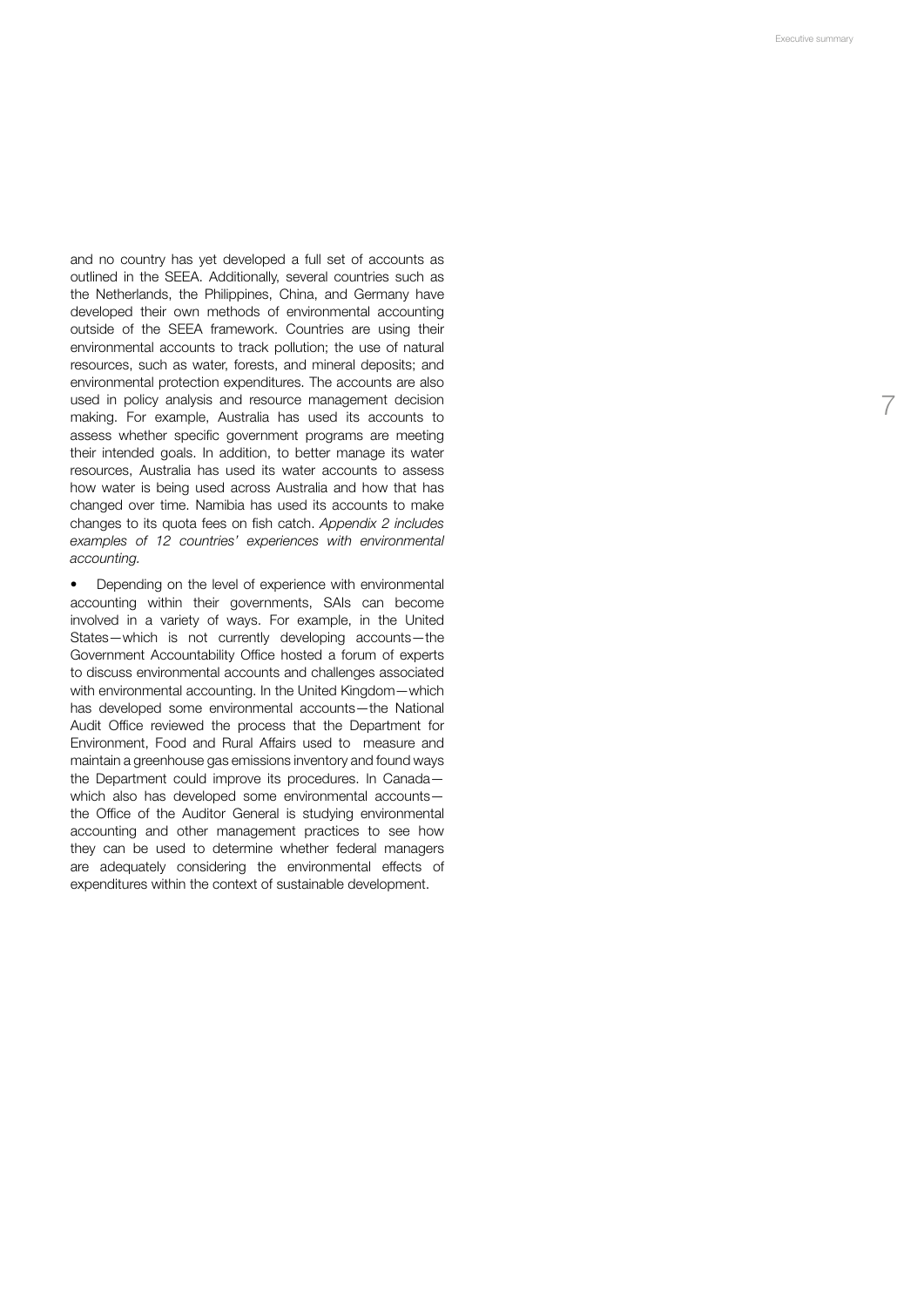# Chapter 1: Introduction



Currently, many policymakers lack information needed to understand the potential environmental impacts of their decisions, and the economic implications of changes to their environment and natural resources. In contrast, a wealth of economic information is usually available about production and income, which policymakers use to understand the state of the economy, monitor trends, and make projections that inform policy debates. Similarly, environmental accounts have the potential to provide key information that policymakers can use to understand the state of the environment, how it is changing over time, and the consequences of various policy options.

This report updates a 1998 Working Group on Environmental Auditing report on this subject. At the time of that report, environmental accounting was a relatively new discipline. Since then, international organizations have been working to develop internationally accepted standards for environmental accounting, and many countries have developed and are refining their environmental accounts. The international statistical community believes that some of the methodologies are now well advanced and should be elevated to the level of an international statistical standard on par with the System of National Accounts. It must be noted, however, that environmental accounting is still a developing discipline with varying approaches and some debate. See appendix 1 for a timeline of key events in environmental accounting since 1972.

This section discusses environmental accounting, describing in particular what the practice entails; how the information derived from it can help countries get a better handle on how to value their resources; and the benefits of environmental accounting to SAIs. Subsequent sections discuss the status of international efforts since the 1998 report to develop environmental accounting standards, the efforts of a number of countries from around the world to develop and expand their use of environmental accounts, and options for how SAIs can use environmental accounts in their audit work or be otherwise involved in their country's environmental accounting efforts.

## WHAT IS ENVIRONMENTAL **ACCOUNTING?**

Environmental accounting provides a framework for organizing information on the status, use, and value of natural resources and environmental assets—including fisheries and forest accounts, among others—as well as expenditures on environmental protection and resource management.<sup>2</sup> The latest categorization of environmental accounts by the international community include four types of accounts natural resource asset accounts, pollution and material physical flow accounts, monetary and hybrid accounts, and environmentally-adjusted macroeconomic aggregates which are described in more detail in section 1.2. Importantly, environmental accounting provides a way to link environmental data with the economic data contained in a country's SNA.<sup>3</sup> For example, Figure 1 illustrates how information contained in a country's environmental accounts regarding natural resource use, environmental expenditures, and emissions flows are components of the economic activity of production and consumption within a country and the world-at-large.

In 1992, the United Nations (UN) held the Conference on Environment and Development, or Earth Summit, in Rio de Janeiro to discuss sustainable development. As stated in the preamble of Agenda 21––a plan of action agreed upon by more than 178 governments in attendance––the integration of environmental and development concerns and greater attention to them will lead to the fulfillment of basic needs, improved standards for all, better protected and better managed ecosystems and a safer and more prosperous future. Toward that end, Agenda 21 recommended, among other steps, that countries implement environmental accounting. The recommendation was based on the Conference's finding that

<sup>2</sup> Environmental accounts are not synonymous with environmental statistics. While concepts, methods, definitions and classifications can be consistent within sets of environmental statistics collected for a specific purpose, there is often no consistency from one set of statistics to another. For example, environmental statistics are often collected with a particular regulatory or administrative purpose in mind and the way in which they are structured is specific to this need. Environmental accounts, on the other hand, are consistent with each other to the extent possible<br>in concepts, methods, defin

In this respect, environmental accounts differ from environmental indicators, which may provide information abut conditions or trends in attributes of the natural world, but may not necessarily be complied in such a manner to link directly with a country's economic data. According to the UN Environment Programme, both environmental indicators and environmental accounts can be useful for countries' state-of-the-environment reporting.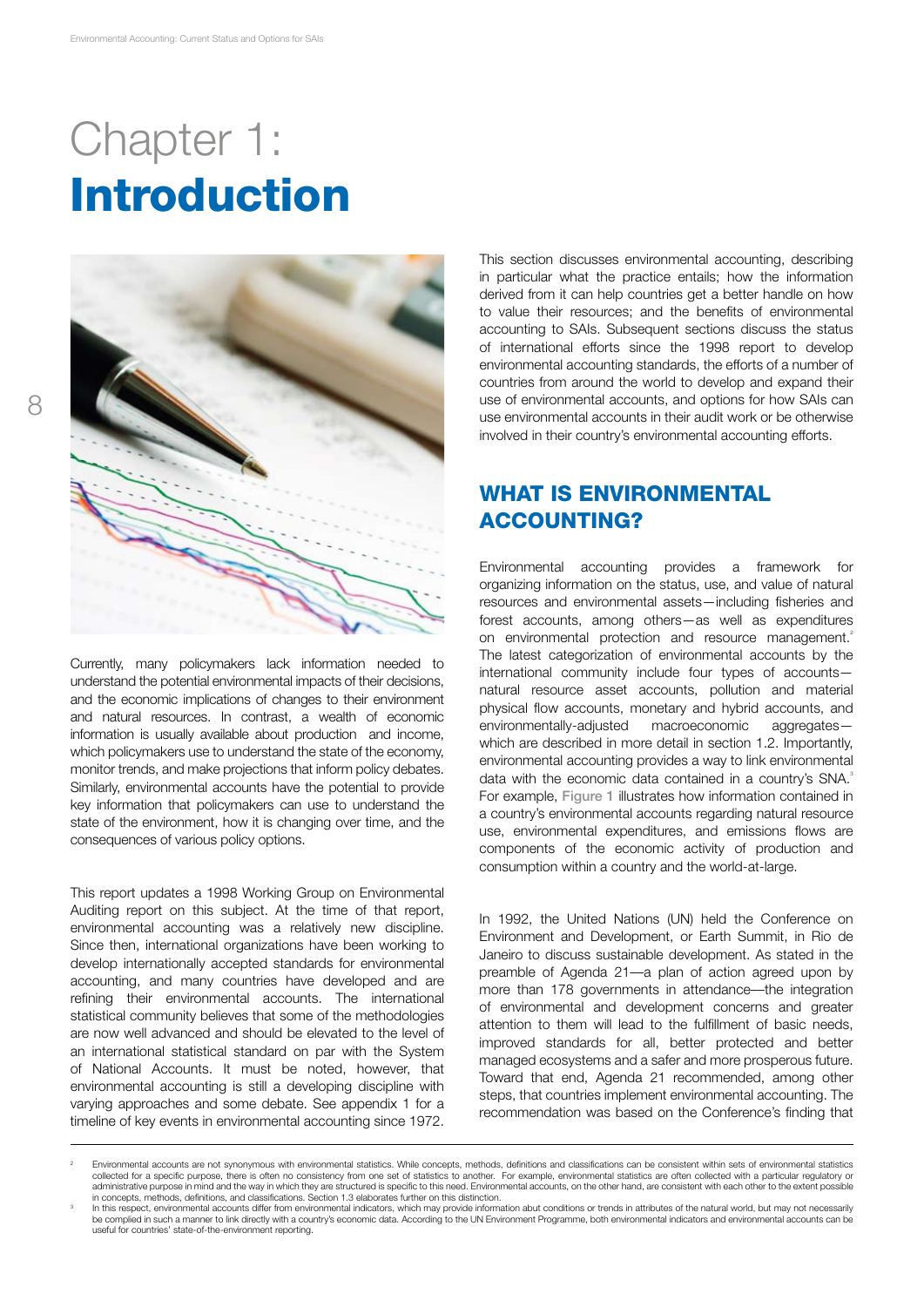$\bigcirc$ 



Note: "Cross-boundary transfers" could include, for example, greenhouse gas emissions that are produced in a country but pollute the air of neighboring countries.

better measurement of the environment's crucial role as both a source of natural capital and as a sink—or repository—for by-products generated during human activities is an important first step towards the integration of sustainability into economic management.

Environmental accounts can provide policymakers with ecological indicators and descriptive statistics to monitor the environment's contribution to the economy and the economy's impact on the environment. In addition, environmental accounting can potentially serve as a tool for strategic planning and policy analysis to identify the implications of different regulations, taxes, and consumption patterns on environmental sustainability and paths to sustainable development of specific economic activities.<sup>4</sup> For example, comprehensive information on fish stocks and the extent to which certain fish stocks are being depleted could help fishery managers better identify appropriate harvest limits and provide policymakers with better information for use in negotiating international fishing treaties.

## The Four Types of Environmental Accounts

The four types of environmental accounts described below represent the latest categorization of environmental accounts by the international community.

1. Natural resource asset accounts primarily focus on stocks of natural resources. Accounts contain data on opening stocks, closing stocks, and changes to stocks. Two types of changes to stocks are differentiated: changes due to economic activity (e.g., mining minerals) and changes due to natural processes (e.g., births and deaths of trees in a forest account).

a) *Physical asset accounts* track the physical amount of a resource. These accounts provide indicators of ecological sustainability and can be used to show the effects of policy on resource stocks. Thus, they can help managers monitor resources more effectively. An example of a physical asset account is a land account that tracks the conversion of agricultural land to urban settlements.

b) *Monetary asset accounts* establish a monetary value for the total national wealth of a resource. These accounts can be used in conjunction with national economic accounts to determine a country's total wealth, the diversity of a country's assets, how the ownership of assets is distributed, and how vulnerable assets are to price fluctuations—which is particularly important in economies that depend heavily upon unprocessed goods. An example of a monetary asset account is a forest account that tracks the value of native forests.

Figure 2 is an excerpt from the UK's monetary asset account for oil and gas. This account shows the monetary value of the asset at the beginning of the year, the value of the changes in the stock of the asset, and the final monetary value. The value of the UK's recoverable oil and gas reserves mainly depends upon the estimated physical amounts remaining, the rate of extraction, and the assumed future price per unit of oil or

4 On an individual level, consumers have also expressed interest in the environmental costs of goods and services, as evidenced by websites dedicated to calculating "food miles" and "carbon footprints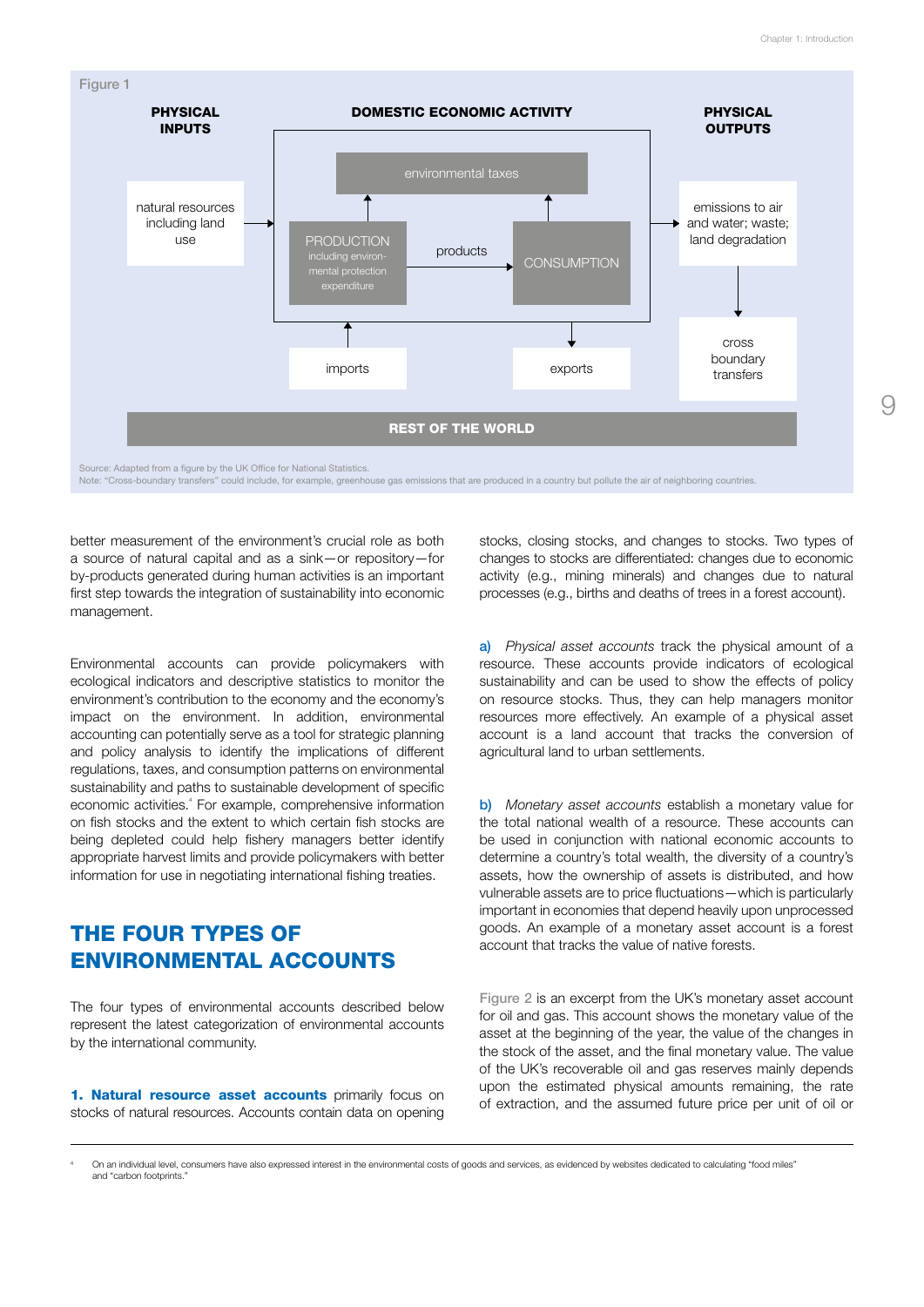gas, net of the cost of extraction. Since actual market values for transactions are not widely available, these values are estimated using the net present value method. This method relies on information about the size of the resource rent, the number of years for which the rent is to be received and the

social discount rate to be applied.<sup>5</sup> The account places a monetary value on the depletion of oil and gas stocks, and thus the value of depletion can be set against national income for a more accurate picture of wealth.

#### Figure 2

| <b>OIL</b>                      | 1985      | 1990        | 1995     | 2000     | 2001     | 2002     | 2003     | 2004     | 2005      | 2006      | 2007        |
|---------------------------------|-----------|-------------|----------|----------|----------|----------|----------|----------|-----------|-----------|-------------|
| Opening stocks <sup>1</sup>     | 146.207   | 19,475      | 26,215   | 46.964   | 53,611   | 51,812   | 50,833   | 53,045   | 78,536    | 100.192   | 120,921     |
| Extraction <sup>2</sup>         | $-9,717$  | $-1.112$    | $-3,780$ | $-6,878$ | $-6,578$ | $-6,326$ | $-6,166$ | $-8,260$ | $-10.034$ | $-10,982$ | $-16,674$   |
| Revaluation due to time passing | 3,847     | 580         | .698     | 2.735    | 2,557    | 2,333    | 2,524    | 3,657    | 4,924     | 5,610     | 8,784       |
| Other volume changes            | 1,174     | 332         | $-1,577$ | $-295$   | 1,467    | 5,051    | 3,238    | 6,103    | 2,134     | 8,922     | 2,190       |
| Change in extraction            | 176       | $\mathbf 0$ | 276      | $-1.142$ | $-961$   | 0        | $-1.291$ | $-2,253$ | $-3.459$  | $-3.685$  | $\mathbf 0$ |
| Change in rent                  | $-58.596$ | $-6.458$    | 15.267   | 11.660   | 611      | $-3,584$ | 2,283    | 24.918   | 26.329    | 18.282    | 59,183      |
| Normal holding gains            | 8,389     | 1.486       | 690      | 567      | 1.105    | .597     | .574     | .326     | .762      | 2,581     | 3,487       |
| <b>Closing stocks</b>           | 91,480    | 14.304      | 38,789   | 53.611   | 51,812   | 50,883   | 53.045   | 78.536   | 100.192   | 120.921   | 177,891     |

| 1985   | 1990  | 1995                                                               | 2000                         | 2001     | 2002     | 2003     | 2004             | 2005     | 2006     | 2007     |
|--------|-------|--------------------------------------------------------------------|------------------------------|----------|----------|----------|------------------|----------|----------|----------|
| 927    |       |                                                                    | 30.495                       | 43,011   | 50.451   |          | 44.250           | 50.754   | 65.402   | 69,439   |
| $-30$  |       |                                                                    | $-4,222$                     | $-5,048$ | $-5,091$ | $-4,980$ | $-5,632$         | $-7,622$ | $-7,304$ | $-7,019$ |
| 22     |       | 977                                                                | 2.143                        | 2,513    | 2,466    | 2,164    | 2,510            | 3.499    | 3.153    | 3,341    |
| 6      |       | 3                                                                  | 256                          | 359      | $-2,501$ | ,423     | 1,025            | $-4,022$ | 5,744    | 687      |
| 29     | $-62$ | 942                                                                | 1,335                        | $-552$   | $-355$   | $-37$    | $-1,072$         | $-1,941$ | $-1,256$ | $-1,972$ |
| $-450$ |       | 7,701                                                              | 12,636                       | 9,282    | 42       | $-2,326$ | 8,567            | 23,596   | 2,015    | 1,860    |
| 53     |       | 405                                                                | 368                          | 886      | 1,555    | .440     | 1.106            | 1.139    | 1,685    | 2,002    |
| 558    |       |                                                                    | 43,011                       | 50,451   | 46,566   |          | 50,754           | 65,402   | 69,439   | 68,340   |
|        |       | $-8.207$<br>340<br>$-236$<br>$-284$<br>2,985<br>$-626$<br>$-6,090$ | 15,374<br>$-1,477$<br>23,924 |          |          |          | 46.566<br>44,250 |          |          |          |

Source: K Office for National Statistics

The estimated opening and closing stock values are based on the present value method. The estimates are extremely sensitive to the estimated return to capital and to assumptions abut future "<br>unit resource rents. Please re

2. Pollution and material physical flow accounts provide information at the industry level about the quantity of resources energy, water, and materials—that are used in economic activities, and quantity of residuals<sup>6</sup>—solid waste, air emissions, and wastewater—generated by these activities. In addition, these accounts often include data on pollution and material flows in relation to other countries, such as cross-boundary pollution and exports of goods. These accounts can take several forms, but they are generally organized to show the origin (supply) and destination (use) of materials and pollution. More detailed accounts also show how inputs are transformed into other products, pollution, and waste, and they provide information on the net material accumulation to either the economy or environment (i.e., the difference between the total inputs and the total outputs of each activity).

Examples of pollution and material physical flow accounts include time series accounts for carbon dioxide emissions and energy use. These are accounts specifically for tracking trends in carbon dioxide emissions and energy use over time.

Physical flow accounts are widely used for policy analysis. For example, they have been used to evaluate the impacts of environmental taxes and to design economic policies aimed at reducing pollution emissions. The European Union (EU) has used flow accounts extensively for two policy priorities: greenhouse gas emissions and acid rain. Data from the flow accounts are used to identify the sources of environmental degradation and to assess alternatives for alleviating them. These accounts can also be used to produce environmental

<sup>5</sup> The UN defines resource rent as "the difference between total revenue generated from the extraction of natural resources and all costs incurred during the extraction process, including the cost of produced capital, but excluding taxes, royalties and other costs that are not directly due to the extraction process." More details about the UK's methodology for these accounts are available in the UK's Office of National Statistics Environmental Accounts publication at www.statistics.gov.uk/downloads/theme\_environment/EA\_Jun08.pdf<br>A residual is the amount of a pollutant that remains in the environment after a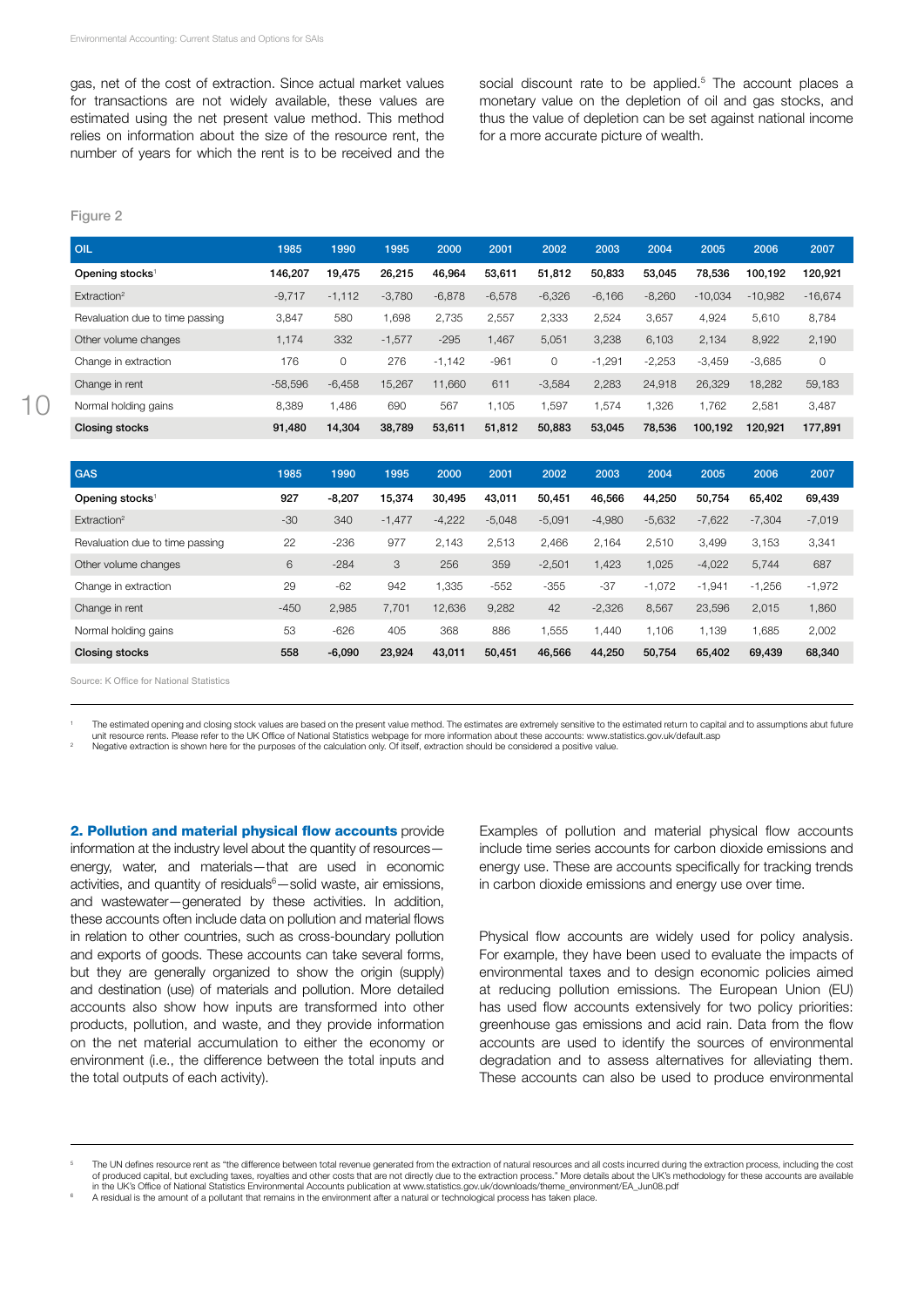indicators that show whether national goals—such as a specified level of greenhouse gas emissions—are being achieved.

Figure 3 is an excerpt from Sweden's physical flow account for carbon dioxide. This account provides the number of tons of carbon dioxide emitted every year, from 1993 through 2004, by many sectors of the Swedish economy (although only five are shown here). This figure shows, for example, that while carbon dioxide emissions from agricultural activities fluctuated between 1993 and 2004, carbon dioxide emissions from forestry activities tended to increase fairly steadily over the same time period.

Figure 3 Excerpt from Sweden's Physical Flow Account for Carbon Dioxide Emissions, 1993 through 2004, in thousands of tons

| <b>ECONOMIC ACTIVITY</b>                               | 1993   | 1994   | 1995   | 1996   | 1997   | 1998   | 1999   | 2000   | 2001   | 2002   | 2003   | 2004   |
|--------------------------------------------------------|--------|--------|--------|--------|--------|--------|--------|--------|--------|--------|--------|--------|
| Agriculture                                            | 1.686  | 1,806  | 1.753  | 1.736  | 1.762  | 1,814  | 1.736  | 664,   | 1.677  | 1.705  | 1,779  | 1,823  |
| Forestry                                               | 446    | 474    | 454    | 452    | 469    | 493    | 513    | 538    | 599    | 655    | 694    | 722    |
| Fishing                                                | 333    | 344    | 329    | 315    | 317    | 316    | 298    | 301    | 287    | 287    | 285    | 293    |
| Mining energy resources                                | 8      | 9      | 14     | 15     | 11     | 8      | 8      | 10     | 8      | 11     | 5      | 6      |
| Mining non-energy resources                            | 565    | 564    | 604    | 596    | 637    | 546    | 497    | 534    | 594    | 516    | 467    | 475    |
| <b>Total emissions</b><br>for these activities         | 3,038  | 3.197  | 3,154  | 3,114  | 3.196  | 3,177  | 3,052  | 3,047  | 3,165  | 3,174  | 3,230  | 3,319  |
| Total<br>l emissions across<br>all economic activities | 59,942 | 63.376 | 61.893 | 65,840 | 61,887 | 63,113 | 60.353 | 59,803 | 59.708 | 59.497 | 62.092 | 62,941 |

Source: Statistics Sweden. The table shown here is a truncated version of the original, which can be found at: www.scb.se/Pages/TableAndChart 39287.aspx

3. Monetary and hybrid accounts separate data from countries' conventional accounts to focus on expenditures and taxes related to protecting and managing the environment, as well as the economic contribution of environmental services industries.7 Examples of monetary and hybrid accounts include fees collected by government for resource use, such as levies on minerals, forestry, or fisheries, and funds spent on water treatment and solid waste management. There are five types of monetary and hybrid accounts:

a) *Environmental protection and resource management expenditure accounts* identify expenditures made by industry, government, and households to protect the environment or manage resources.

b) *Environmental goods and services industry accounts* outline environmental goods and services and their contributions to GDP, employment, and exports.

c) *Environmental and resource tax accounts* contain taxes and other fees collected by the government for pollution emissions and resource use.

d) *Monetary flow accounts* assign a monetary value to the environmental costs and benefits tied to resource use and the generation of pollutants.

e) *Hybrid flow accounts* combine physical flow accounts and monetary flow accounts in one matrix.

These accounts help address questions about regulation, e.g., the cost of environmental regulation over time; the effectiveness of environmental protection expenditures and eco-taxes; and the impact of such expenditures on prices, productivity, and international competitiveness. They can also be used to derive decoupling indicators and resource intensity and resource productivity indicators.8

Figure 4 is an excerpt from New Zealand's account on Environmental Protection Activity Expenditures. This table shows the amount spent by the local and central (national) government on specific types of environmental protection activities. New Zealand's account is not complete as it does not yet include information on industry or household expenditures.

4. Environmentally-adjusted macroeconomic aggregates

use the previous types of environmental accounts to adjust product and income accounts to assess overall environmental health and economic progress. Examples of environmentallyadjusted macroeconomic aggregates include environmentallyadjusted GDP and Net Domestic Product (NDP). As Figure 5 illustrates, environmentally-adjusted macroeconomic aggregates can help assess overall environmental health and economic progress by correcting the GDP to include the monetary value

As noted, monetary and hybrid accounts are derived from data already included in countries' conventional accounts. Monetary asset accounts are not included here because they are not solely<br>derived from data already include

derived from data already included in countries' conventional accounts. Rather, monetary asset accounts are also based upon physical asset accounts.<br>Decoupling occurs when the growth rate of an environmental pressure is le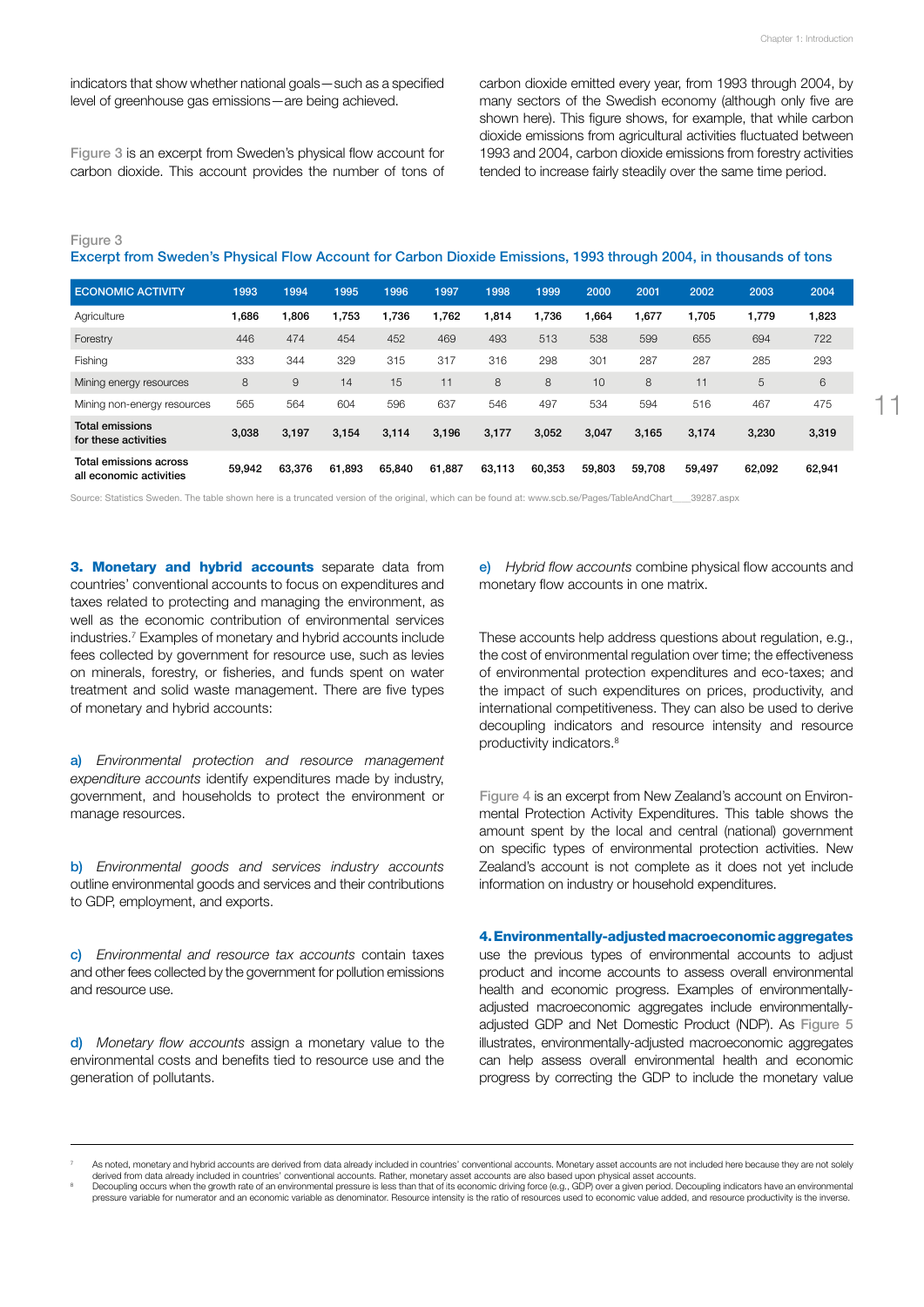of declines in resource stocks from environmental extraction and depletion.9 Similarly, these adjusted aggregates can also correct the GDP or NDP to include the cost of environmental degradation from economic activities that create pollution.

## Benefits of Environmental Accounting to SAIs

Environmental accounts are an important source of data that SAIs can use in a variety of program audits. For example, flow accounts for air emissions could help SAIs determine if acid rain control policies instituted by their governments are succeeding in reducing harmful pollutants. Likewise, for those SAIs that conduct prospective analyses, information from flow accounts on the status and usage of a nation's water supply could help SAIs evaluate the potential effect of various policy options. Environmental accounting data are also useful when there is a crisis that demands an immediate response. For example, when Australia was experiencing a multi-year drought, policy makers used data from the water asset accounts to determine the economic and environmental impact of changes in water resources allocation and use.<sup>10</sup> In a crisis, policy-makers want quick answers; but if the country has not been investing in data-collection, the necessary information may not be available. Similarly, SAIs will also be able to respond more quickly and effectively to policy-makers' needs if they have access to the appropriate data.

#### 12 Figure 4

#### Excerpt from New Zealand's Environmental Protection Activity Expenditures Account, 2001 through 2003, in thousands of New Zealand dollars

|                                       | <b>Local Government</b>       |                        | <b>Central Government</b>     |                        | Total expenditures by category |                        |              |  |  |  |
|---------------------------------------|-------------------------------|------------------------|-------------------------------|------------------------|--------------------------------|------------------------|--------------|--|--|--|
| <b>EXPENDITURE</b><br><b>CATEGORY</b> | <b>Current</b><br>expenditure | Capital<br>expenditure | <b>Current</b><br>expenditure | Capital<br>expenditure | <b>Current</b><br>expenditure  | Capital<br>expenditure | <b>TOTAL</b> |  |  |  |
| Year Ending June 2001                 |                               |                        |                               |                        |                                |                        |              |  |  |  |
| Waste management                      | 188,452                       | 25,572                 | 7,526                         | $\circ$                | 195,978                        | 25,572                 | 221,550      |  |  |  |
| Waste water management                | 312,029                       | 276,292                | $\circ$                       | $\circ$                | 312,029                        | 276,292                | 588,321      |  |  |  |
| Pollution abatement                   | 13,123                        | 17                     | 3,894                         | $\mathbf 0$            | 17,017                         | 17                     | 17,034       |  |  |  |
| Biodiversity and landscape            | 38,804                        | 4,819                  | 184,486                       | 5,942                  | 223,290                        | 10,761                 | 234,051      |  |  |  |
| Research and development              | 1,129                         | 13                     | 74,670                        | $\circ$                | 75,799                         | 13                     | 75,812       |  |  |  |
| Not elsewhere classified              | 12,863                        | 451                    | 15,194                        | 9                      | 28,057                         | 460                    | 28,517       |  |  |  |
| Total yearly expenditures             | 566,400                       | 307,164                | 285,770                       | 5,951                  | 852,170                        | 313,115                | 1,165,285    |  |  |  |
|                                       |                               |                        | Year Ending June 2002         |                        |                                |                        |              |  |  |  |
| Waste management                      | 182,515                       | 26,398                 | 8,776                         | $\mathbf 0$            | 191,291                        | 26,398                 | 217,689      |  |  |  |
| Waste water management                | 275,526                       | 359,028                | 0                             | 0                      | 275,526                        | 359,028                | 634,554      |  |  |  |
| Pollution abatement                   | 7,347                         | 38                     | 7,148                         | $\mathbf 0$            | 14,495                         | 38                     | 14,533       |  |  |  |
| Biodiversity and landscape            | 59,669                        | 510                    | 202,917                       | 3,660                  | 262,586                        | 4,170                  | 266,756      |  |  |  |
| Research and development              | 1,515                         | $\mathbf 0$            | 75,559                        | $\mathbf 0$            | 77,074                         | $\mathbf{0}$           | 77,074       |  |  |  |
| Not elsewhere classified              | 20,553                        | 581                    | 17,797                        | 89                     | 38,350                         | 670                    | 39,020       |  |  |  |
| Total yearly expenditures             | 547,125                       | 386,555                | 312,197                       | 3,749                  | 859,322                        | 390,304                | 1,249,626    |  |  |  |
|                                       |                               |                        | Year Ending June 2003         |                        |                                |                        |              |  |  |  |
| Waste management                      | 185,965                       | 23,509                 | 8,857                         | $\circ$                | 194,822                        | 23,509                 | 218,331      |  |  |  |
| Waste water management                | 276,034                       | 326,889                | 0                             | 0                      | 276,034                        | 326,889                | 602,923      |  |  |  |
| Pollution abatement                   | 9,843                         | $\mathbf{O}$           | 6,904                         | $\mathbf{O}$           | 16,747                         | $\mathbf{O}$           | 16,747       |  |  |  |
| Biodiversity and landscape            | 67,214                        | 2,475                  | 209,345                       | 6,386                  | 276,559                        | 8,861                  | 285,420      |  |  |  |
| Research and development              | 3,274                         | $\mathbf{O}$           | 76,300                        | $\mathbf{0}$           | 79,574                         | $\mathbf{0}$           | 79,574       |  |  |  |
| Not elsewhere classified              | 43,635                        | 1,989                  | 18,745                        | 149                    | 62,380                         | 2,138                  | 64,518       |  |  |  |
| Total yearly expenditures             | 585.965                       | 354.862                | 320.151                       | 6,535                  | 906.116                        | 361,397                | 1.267.513    |  |  |  |

Source: Statistics New Zealand

<sup>9</sup> The issue of GDP's adequacy as an indicator of national success has received attention recently. For example, the EU Commission is currently undertaking an effort to develop aggregate measures similar to GDP that incorpora

measures similar to GDP that incorporate environmental and social aspects into an assessment of a nation's well-being.<br>In 2004, INTOSAI's WGEA published a document entitled, Auditing Water Issues: Experiences of Swipreme A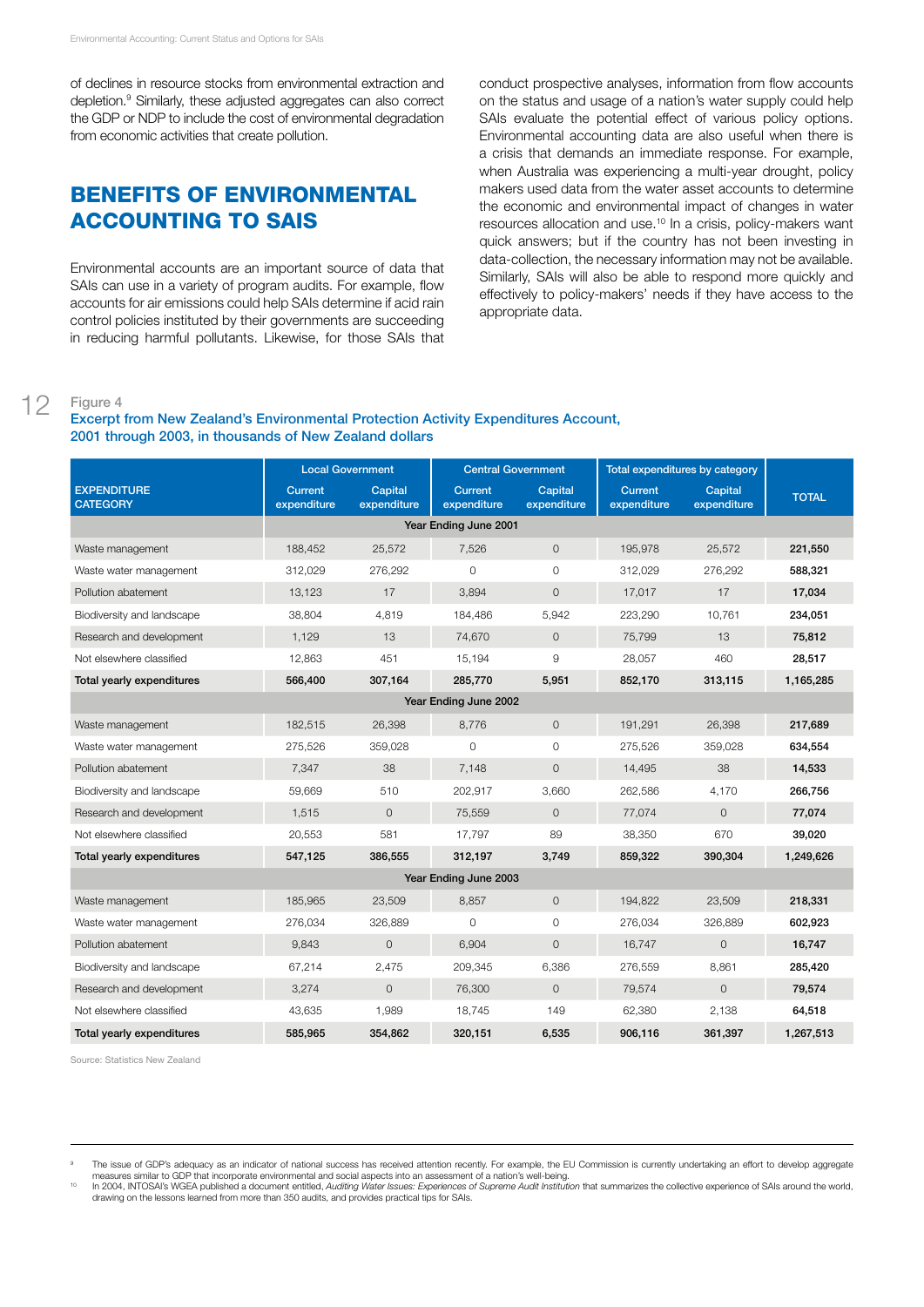Although many SAIs already have access to environmental statistics, data from environmental accounts can enhance their program audit work. Audit findings from various countries have shown that environmental statistics can oftentimes be problematic for a variety of reasons.<sup>11</sup> For example, statistics may have been collected for a specific administrative need and often suffer from methodological and conceptual changes over time. Inconsistencies in the data limit the usefulness of environmental statistics in analysis, as statistics on different environmental issues—such as greenhouse gas emissions and sulfur dioxide emissions—cannot always be compared easily with one another. Thus, environmental audits sometimes conclude that the audit objectives cannot be answered due to inadequate data.

In contrast, environmental accounts are consistent—in terms of concepts, methods, definitions and classifications—from one account to another and over time, to the extent possible. Thus, data from environmental accounts can help SAIs better evaluate the

trade-offs between different policies with similar goals. Furthermore, turning environmental statistics into structured accounts can help strengthen and standardize existing environmental data. For example, statisticians must resolve any discrepancies in the underlying statistical data in order to build the accounts. As a result, SAIs' work can be strengthened through access to more reliable data.<sup>12</sup>

Additionally, unlike environmental statistics, environmental accounts share the structure, set of definitions and classifications of the economic accounts. For example, physical flow accounts link emissions of greenhouse gases to their source industries just as economic accounts link monetary data to industries. In addition, both the environmental and economic accounts use the same industry classifications so information from these accounts can be analyzed within a common framework. This can serve as a powerful analytical tool for SAIs conducting environmental audits. For example, an SAI could link greenhouse gas emissions to source industries to evaluate policies based on the polluter pays principle.<sup>13</sup>

Figure 5

Examples of Environmentally-Adjusted Domestic Product Aggregates from the System of Environmental and Economic Accounts, 2003

| <b>EXTRACTION-ADJUSTED</b><br><b>DOMESTIC PRODUCT</b>        | <b>Currency units</b><br>(billions) | <b>Index</b><br>(GDP=100) | DEPLETION-ADJUSTED<br><b>DOMESTIC PRODUCT</b>                                                       | <b>Currency units</b><br>(billions) | Index<br>$(GDP=100)$ |
|--------------------------------------------------------------|-------------------------------------|---------------------------|-----------------------------------------------------------------------------------------------------|-------------------------------------|----------------------|
| Gross domestic product                                       | 692.4                               | 100.0                     | Gross domestic product                                                                              | 692.4                               | 100.0                |
| Consumption of fixed capital                                 | $-104.4$                            |                           | Consumption of fixed capital                                                                        | $-104.4$                            |                      |
| Net domestic product                                         | 588                                 | 84.9                      | Net domestic product                                                                                | 588                                 | 84.9                 |
| Decline in the value of resource<br>stocks due to extraction | $-58.6$                             |                           | Decline in the value of resource stocks due to<br>extractions net of discoveries and natural growth | $-12.8$                             |                      |
| Extraction adjusted domestic product                         | 529.4                               | 76.5                      | Depletion-adjusted domestic product                                                                 | 575.2                               | 83.1                 |

Source: System of Environmental and Economic Accounts (SEEA) 2003

For example, New Zealand's Office of the Auditor-General has reported on limitations in the quality of data and information used by the Ministry of Fisheries to assess fish stocks.

<sup>12</sup> Developing environmental accounts does not supplant the need for maintaining high-quality environmental statistics; rather environmental accounts provide an additional important tool for SAIs and policy-makers because they link environmental data to the economic data contained in a countries system of national accounts. Data quality remains a key issue for environmental accounts<br>and any underlying environmental

The polluter pays principle states that an entity that causes pollution should pay for the cost of removing it, or provide compensation to those who have been affected by it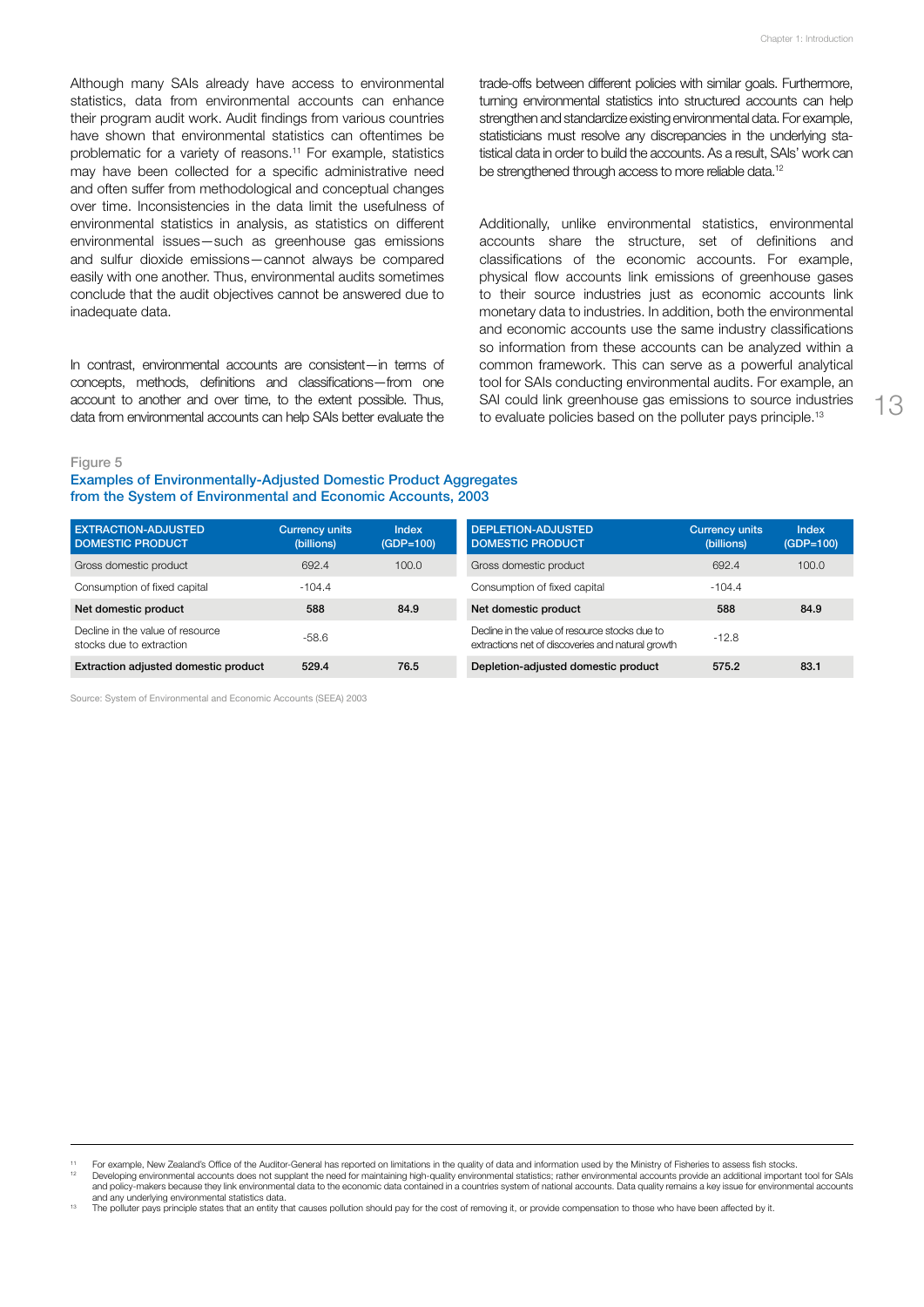# **Chapter 2: Status of International** Efforts to Develop Standards

Since the 1998 report on the status of environmental accounting practices by INTOSAI's Working Group on Environmental Auditing, international organizations have made much progress in developing environmental accounting methodologies. In conjunction with other international organizations, the UN issued a handbook on general environmental accounting methods in 2003, and has since issued additional handbooks regarding the application of these methods to particular resources such as fisheries and water. The UN and other international bodies are currently in the process of updating the 2003 handbook with the goal of adopting certain methodologies as an international standard in 2012.

## SEEA-2003 – Towards an International Standard

The UN, the Organization for Economic Co-operation and Development (OECD), and other international institutions have recommended that countries develop environmental accounts to respond to the need for consistent environmental information that provides policy makers with indicators and descriptive statistics to monitor the interaction between the economy and the environment. This information also serves as a tool for strategic planning and policy analysis to identify more sustainable development paths. To support the development



of environmental accounts, the UN, European Commission, International Monetary Fund, OECD, and the World Bank issued a handbook in 2003 on accounting approaches for use by both national and international agencies who wish to compile environmental accounts that reflect their information needs and priorities.14

An accounting approach is designed to bring a more systematic discipline to the organization of environmental statistics. Just as the development of the original guidelines for national accounting in the 1950s was the first step toward today's robust, internationally comparable economic statistics, the handbook referred to as System of Environmental and Economic Accounts 2003 (SEEA-2003) provides a framework for bringing order and comparability to environmental statistics.

#### It does this by:

- encouraging the adoption of standard classifications in environmental statistics;
- encouraging the development of comprehensive and consistent data sets over time; and
- facilitating international comparisons.<sup>15</sup>

The handbook covers complex and diverse topics, some of which are still subject to debate. It also reports on best practices, and where a variety of accounting approaches exist, the handbook presents the advantages and disadvantages of each approach. Wherever possible, the handbook presents harmonized approaches, concepts and definitions which should provide the basis for the development of standards, and advice on how to compile environmental accounts and carry out analyses based on them.

## A Series of Publications to Support the SEEA

As described below, the UN has released two publications to support the SEEA, and is in the process of drafting two more. Three of these publications apply environmental accounting methods to a particular natural resource (i.e., fisheries, water, and energy). The fourth publication further develops the material flow accounts discussed in the SEEA, and raises the concepts, definitions, and tables from best practices to the level of an international standard.

1. In 2004, the United Nations Statistics Division (UNSD) and Food and Agricultural Organization jointly released the *Handbook of National Accounting: Integrated Environmental and Economic Accounting for Fisheries* (SEEAF).

United Nations, European Commission, International Monetary Fund, Organization for Economic Cooperation and Development, and World Bank, Handbook of National Accounting: Integrated<br>Environmental and Economic Accounting 200

Environmental and Economic Accounting 2003 (New York, N.Y.: 2003).<br>International comparisons using data from environmental accounts can be an important tool for policymakers. For example, the standardized methodology for c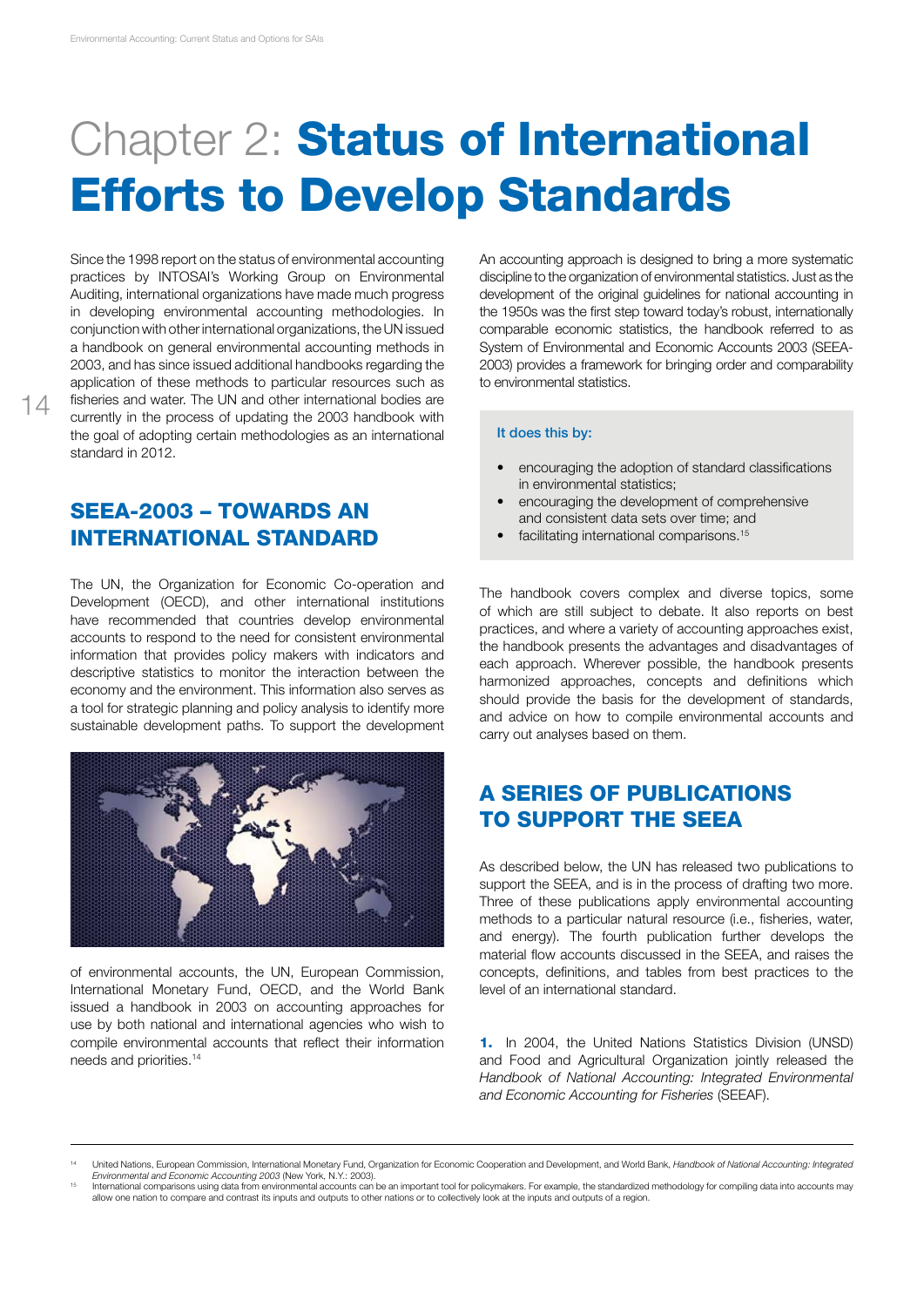The SEEAF is intended to:

- clarify the SNA and SEEA concepts and expand them for fisheries and related resources (such as ocean areas, inland lakes and rivers, and coastal areas);
- harmonize accounting practices for fisheries so that accounts are comparable across countries;
- promote accounting for the fisheries sector (through case studies and explanations of how the accounts are useful for policymakers); and
- provide a guide and a training tool.

2. In 2007, the UN released the *System of Environmental and Economic Accounting for Water* (SEEAW). Building upon the methodologies for water accounts described in SEEA-2003, the SEEAW is divided into two parts. Part I includes internationally accepted concepts, definitions, and classifications for water accounts and a set of standard tables outlining statistics that countries are encouraged to compile. Part II covers more experimental concepts and methodologies including quality accounts, the economic valuation of water beyond the 1993 SNA16 and examples describing applications of the SEEAW. Although still considered experimental, the concepts explored in Part II can be an important resource for policymakers. For example, water quality accounts can help policy makers identify the cause of water pollution and design appropriate responses, such as charging fees for sanitation services. The SEEAW has been adopted as an interim international statistical standard by the United Nations Statistical Division upon recommendations by the United Nations Committee of Experts on Environmental Accounting (UNCEEA).

**3.** Also at UNCEEA's recommendation, the UN is developing the *System of Environmental-Economic Accounting for Energy* (SEEA-E), with technical assistance from the London Group on Environmental Accounting and the Oslo Group on Energy Statistics.17 The SEEA-E will present the agreed-upon concepts, definitions, and classifications and standard tables and accounts for energy and energy-related air emission accounting. In addition, the SEEA-E will discuss the links between the emission inventories—which are reported under the United Nations Framework Convention for Climate Change—and the air emissions accounts. The SEEA-E is expected to be adopted by the United Nations Statistical Commission upon recommendation of UNCEEA in early 2010.

4. A process similar to the drafting of the SEEA-E has been established to draft the System of Environmental-Economic Accounting for Material Flow Accounts (SEEA-MFA).18 The SEEA-MFA will present agreed upon concepts, definitions, classifications, and accounting rules for measuring items such as domestic extraction, imports and exports, supply and use of products, and the generation of residuals. The SEEA-MFA accounting framework will allow physical data on material flows to be presented with economic data in a format designed for economic analysis and policy-making. The SEEA-MFA is also expected to be adopted by the United Nations Statistical Commission upon recommendation by the UNCEEA in 2010.

#### Online Access to the Environmental Accounting Handbooks

#### SEEA 2003

http://unstats.un.org/unsd/envaccounting/seea.asp

15

#### SEEAF

http://unstats.un.org/unsd/envaccounting/seeaf.asp

#### **SEEAW**

http://unstats.un.org/unsd/envaccounting/seeaw.asp

### **SFFA-2012**

UNCEEA is currently working with the London Group on Environmental Accounting and other international and national statistical organizations to revise the SEEA-2003 with the goal of adopting the new version as an international standard in 2012.<sup>19</sup> The fundamental principles of the current system will remain intact, however the presentation will be streamlined, methodologies will be updated to reflect recent advances in environmental accounting, and policy discussions will include emerging issues such as climate change. The revised SEEA-2003 will be organized in three parts. Part I will discuss the accounts and approaches that have been internationally standardized and accepted. Part II will discuss accounts and approaches that may be useful, but where experts have not reached a consensus for a standardized methodology. Part III will discuss the uses and potential policy applications of environmental accounts.

<sup>&</sup>lt;sup>16</sup> The 1993 System of National Accounts was published jointly by the United Nations, the Commission of the European Communities, the International Monetary Fund, the Organization for<br>Economic Co-operation and Development macroeconomic accounts, balance sheets and tables based on internationally agreed concepts, definitions, classifications, and accounting rules. It is currently undergoing a worldwide comprehensive update.

comprehensive update. 17 See also http://unstats.un.org/unsd/envaccounting/ceea/meetings/UNCEEA\_3\_8.pdf

See also http://unstats.un.org/unsd/envaccounting/ceea/meetings/UNCEEA\_3\_17.pdf

See also http://unstats.un.org/unsd/envaccounting/ceea/meetings/UNCEEA\_3\_11.pdf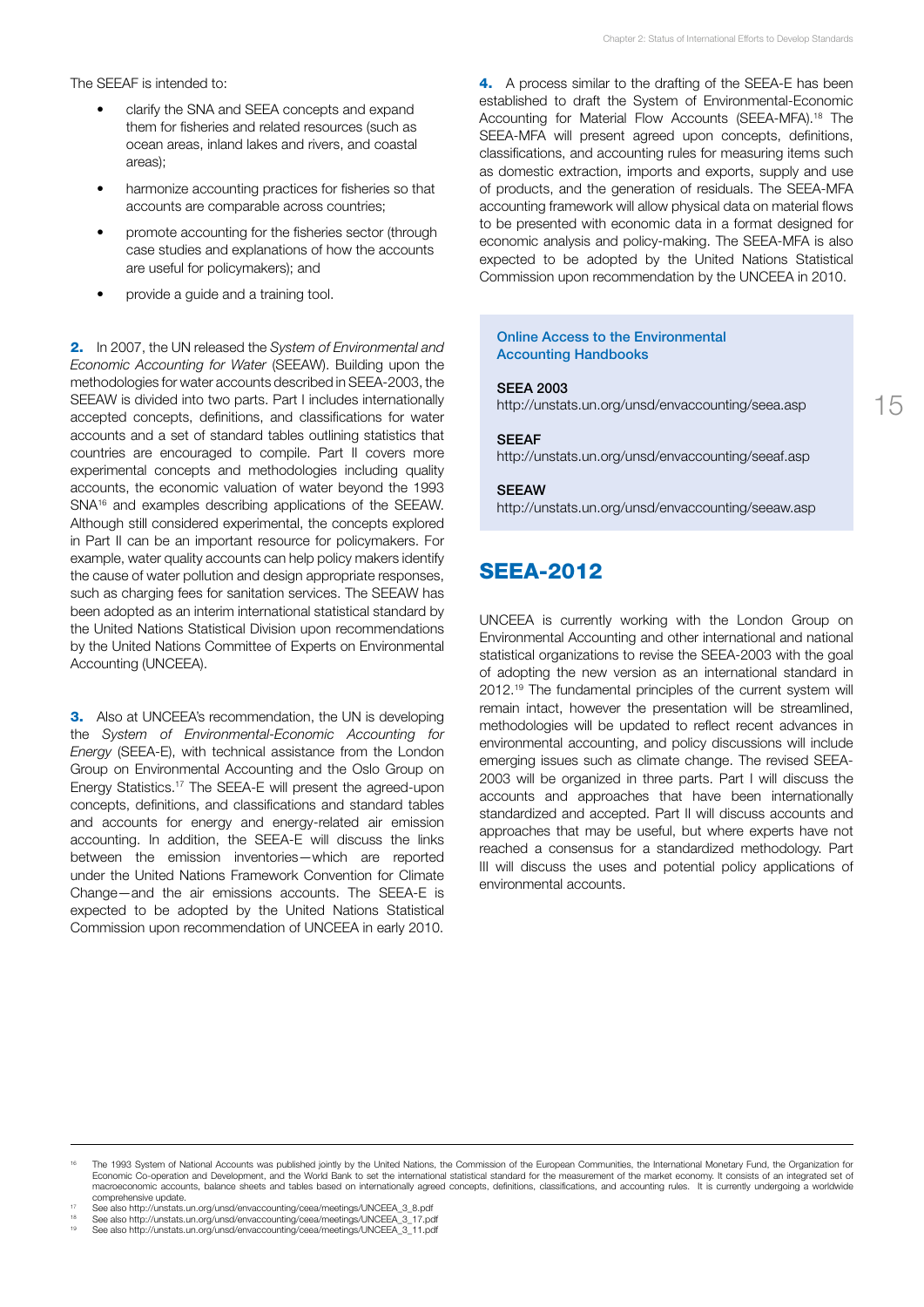## Chapter 3: Ongoing Environmental Accounting Efforts by Individual Countries

Many industrialized countries, including Australia, Canada, and France, and an increasing number of developing countries, including Namibia and the Philippines, have developed some components of environmental accounting and continue to refine their accounts. As of 2007, 72 countries had established an environmental accounting program or were planning to do so in the near future. Additionally, 36 countries had standardized their water accounting practices using the SEEA-2003, and 36 additional countries were in the process of standardizing theirs. For example, to better understand how to make the most of Australia's limited water resources, the Australian Bureau of Statistics and the National Water Commission have produced water accounts that track the supply and use of water in the Australian economy. Canada has also annually produced environmental accounts since the early 1990s and has used them in many ways, including developing environment-economy indicators such as urbanrural land use change and annual stock estimates for timber, energy, and mineral resources.

Several countries have adopted their own methods of environmental accounting outside of the original SEEA-1993 and others have adapted environmental accounting techniques or otherwise used environmental accounts for policy purposes.

#### For example:

In 1993, the Netherlands developed a National Accounting Matrix including Environmental Accounts, or NAMEA, which is a matrix that adds environmental physical flow accounts to the flow accounts of the SNA. Since that time, Statistics Netherlands has developed consistent time series for oil, natural gas, and six types of environmental degradation (such as the greenhouse effect and acidification) based on emission flows. In addition, the EU officially adopted the NAMEA framework and is helping finance other EU countries that want to develop their own NAMEA systems. Furthermore, the NAMEA account is now included in the SEEA (in its 2003 update).

Through Eurostat, member countries and partners of the European Union developed their own system of satellite accounts—which are accounts that are linked to but not a part of national economic accounts— in 1994 called the European System for the Collection of Economic Information on the Environment (SERIEE). SERIEE is a system of satellite accounts that contain data on environmental protection expenditure and economic data on the use and management of natural resources. SERIEE is composed of two satellite accounts: an Environmental Protection Expenditure Account and a Resource Use and Management Account. The main objectives of the SERIEE are to (1) trace the monetary flows linked to environmental protection, (2) characterize the impact of environmental protection on the European economic system, and (3) compute environmental indicators. Since the SERIEE is the most extensive system for recording environmental protection expenditures, the SEEA-2003 recommends that "those interested in entering into greater detail in the area of environmental protection activities" consult SERIEE.

The Philippines conducted an Environment and Natural Resource Accounting Project (ENRAP) over the course of nine years, beginning in 1991. ENRAP experimented with several accounts, such as adjusting the Gross National Product for the depreciation of forests and accounting for the production of fuelwood and food by rural households.

China has made efforts to calculate an environmentally adjusted macroeconomic aggregate, or "Green GDP." In 2004, President Jintao requested that the government study how to calculate a "Green GDP." To do so, the government commissioned research studies that estimated the cost of environmental damage from China's economic growth, and subtracted the cost of damage from its GDP. China also calculated a GDP that was adjusted for estimated pollution abatement costs. One of the authors of the SEEA-2003 regards the Chinese effort as a major contribution to the international community because it integrates Marxist economics, Chinese philosophy, and market economic principles to establish a value theory and pricing method for natural resources.

Germany is a leader in the development of material and energy flow accounts, which are the most developed of all its accounts. Germany compiled economy-wide material flow accounts in the mid-1990s and updates them annually; they are now available for the years 1991-2007. Data from these accounts are aggregated across sectors and materials to provide an indicator of the economy's "direct material input"—or all materials (i.e., domestic

<sup>20</sup> United Nations Statistics Division, Global Assessment of Environment Statistics and Environmental-Economic Accounting, (http://unstats.un.org/unsd/envaccounting/ceea/assessment.asp), 2007.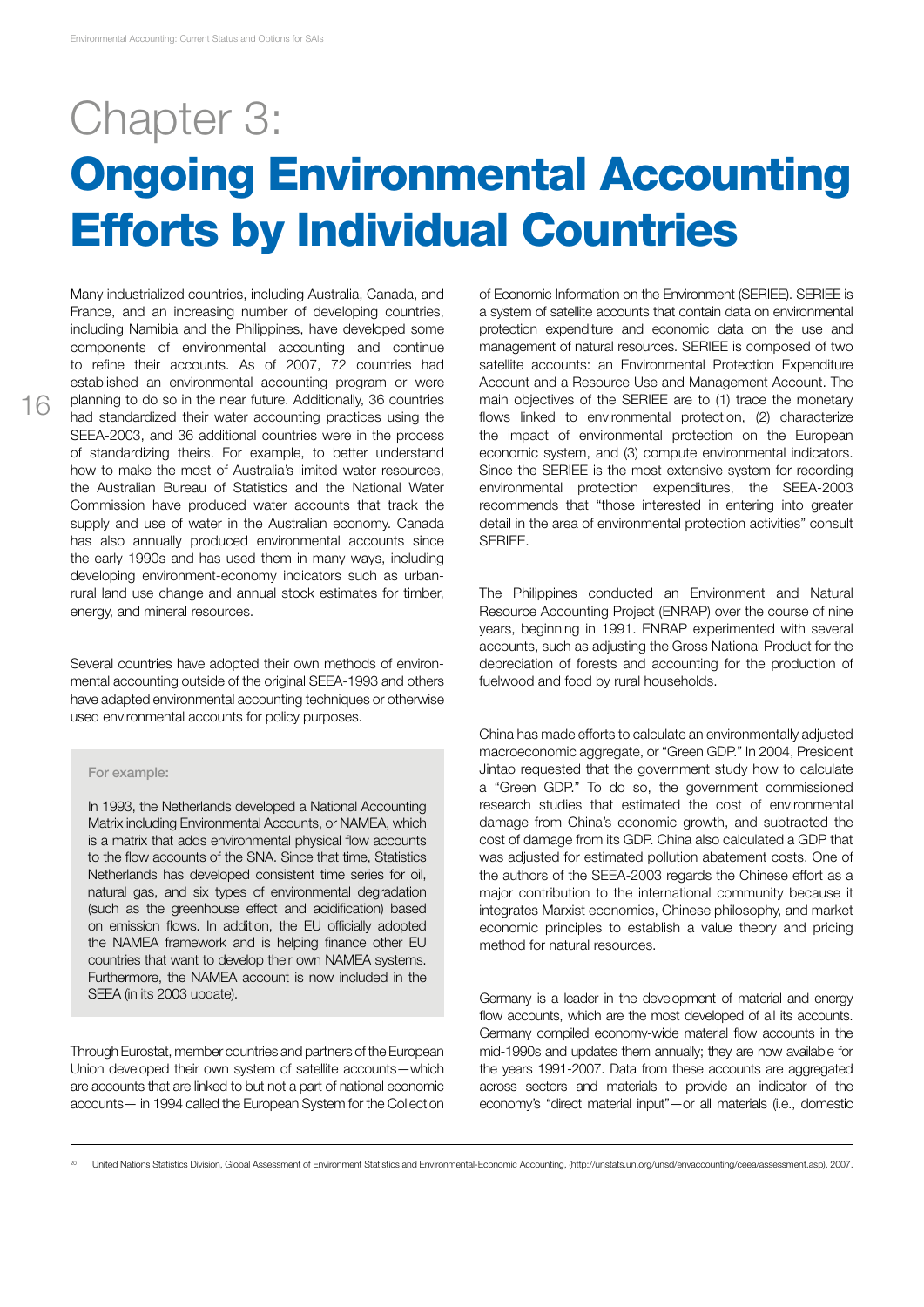extraction plus imports) which are of economic value and are used in production and consumption activities.

A 2007 global assessment of environmental accounting by the UN identified several trends in countries' environmental accounting programs.20 For example, industrialized countries appear to most commonly produce environmental expenditure accounts and pollution and material flow accounts. In developing countries, water accounts of various types seem to be the most common, followed by energy and emissions flow accounts, mineral asset accounts, and forest accounts. In addition, some techniques—especially those used to attribute values to environmental goods and services—have not been widely used or accepted.

While some environmental goods, such as forestry products or mined minerals, are sold in markets and are therefore relatively easy to value, others, such as clean air and water, are not priced in markets. Estimating the value of these non-market environmental goods presents significant methodological challenges. As a result, many environmental accounting efforts have taken a staged approach, concentrating first on those sectors in which environmental goods are sold in markets, and then, as financial resources permit, addressing the more difficult challenges associated with non-market environmental resources.



## Use of Environmental Accounts to Address Climate Change

Given the complex nature of climate change, the cost to prevent and adapt to its effects, and the controversy surrounding the issue, policy decisions in this area will need to be based on sound data. Environmental accounts can play a key role in helping governments make well-founded decisions regarding climate change. In fact, asset and flow accounts have been recognized by the global statistical community as a useful framework for monitoring, measuring and analyzing climate change. Since climate change is linked to economic growth, governments must be able to connect economic data to environmental data to develop policies that allow for economic growth while supporting sustainability. Official statistics do not always support necessary analyses. As governments better understand the driving forces, pressures, and impacts of climate change, appropriate policy responses can be developed. Environmental accounts can play a key role in the development and evaluation of these policy instruments and regulations.

More specifically, accounts of greenhouse gas stocks and flows can help illuminate the impacts of policy initiatives that are intended to mitigate climate change, such as cap and trade programs. For example, the UK has used flow accounts to develop a model for carbon emissions trading and to determine which industries would be most positively and negatively affected by carbon taxes.

17

In addition, forest asset accounts can be used to help estimate the change in carbon stocks since forests act as carbon sinks.21 A few countries, including Australia, Canada and Finland, have constructed such accounts. According to environmental accounting experts, if international carbon trading becomes more widely practiced, developing countries with large amounts of forest stock could benefit economically from constructing asset accounts.<sup>22</sup>

#### Country Example: Canada's Forest Carbon Accounting System

Canada developed a monitoring, accounting, and reporting system that integrates several data sources including forest inventories; forest growth and yield information; statistics on change agents such as wildfire, insect disturbances, and forest management activities; and land-use changes (afforestation and deforestation). This effort does not rely upon SEEA methods, nor does it use data from Statistics Canada. Rather, the model relies upon several provincial and federal government data sources, as well as Natural Resources Canada's own data compilations for the annual reporting of greenhouse gas emissions and removals submitted for Canada's national greenhouse gas inventory report. Nonetheless, the data are used in the carbon budget model of the Canadian forest sector to create a national carbon account that estimates carbon stocks, stock changes and non-CO2 emissions and removals to meet international reporting requirements. The data are also used in support of government policy to predict future changes in carbon stocks under differing scenarios, which enables forest managers to consider the effect of proposed alternatives on carbon emissions when making management decisions. See appendix 2 for more information on Canada's environmental accounts.

Carbon depletion is estimated as a percentage of forest biomass.<br>Although the monetary value of a forest's carbon sequestration is currently difficult to determine, it will be important to add this value to the forest's mo attempted to value carbon storage. For example, one study estimated that the forests in one American state provide somewhere between \$3.5 to \$10.4 billion worth of sequestration.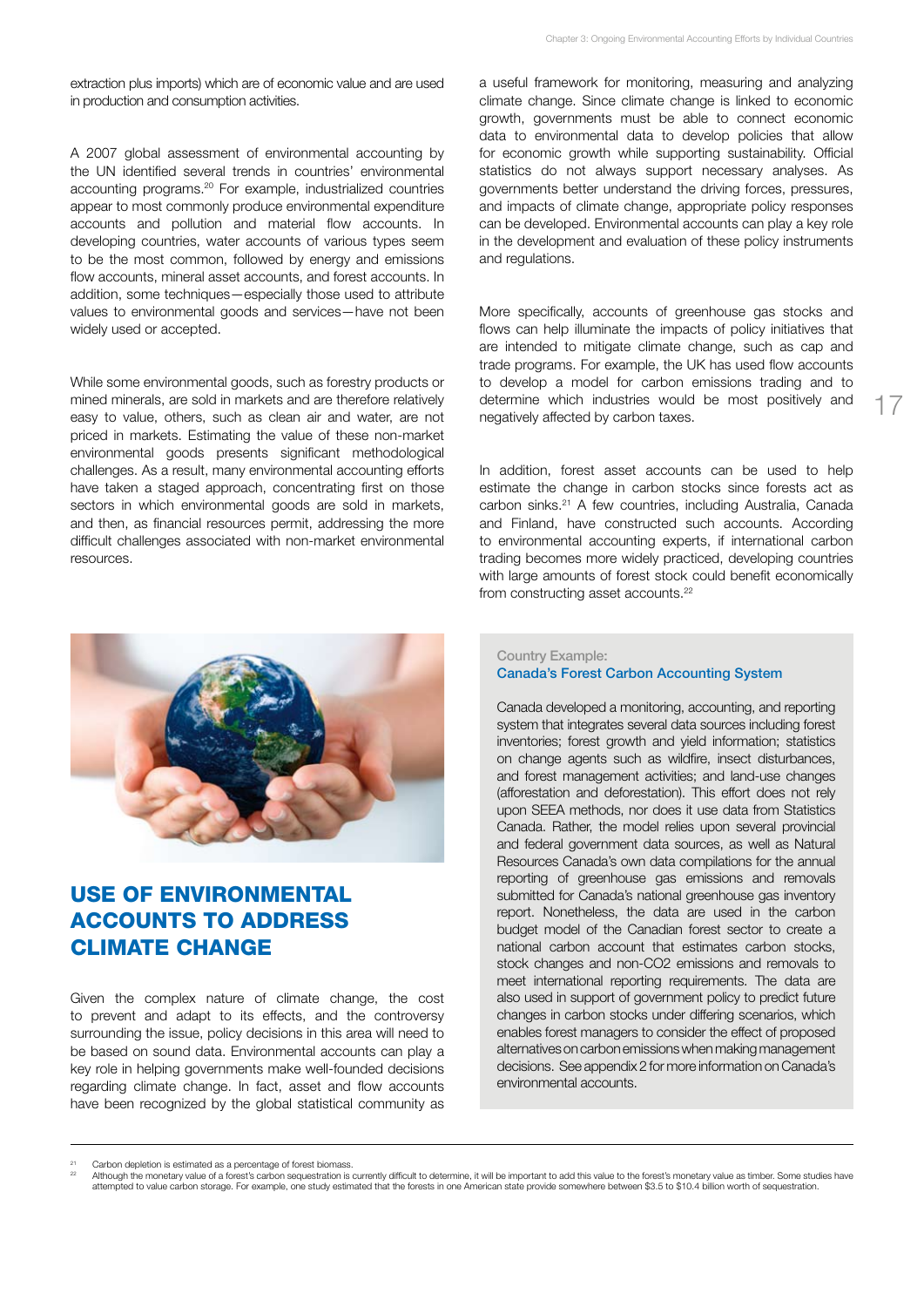More broadly, land use and land cover asset accounts can also be useful for assessing the impacts of climate change and meeting the Kyoto Protocol's reporting requirements, since land cover affects the global climate system through various biological processes.<sup>23</sup> For example, changes in land cover alter the land's reflectivity, which in turn determines how much of the sun's energy is absorbed. Additionally, changes in land cover due to deforestation and forest fires alter ecosystems and release greenhouse gases to the atmosphere. Since countries that adopted the Kyoto Protocol are required to report on the carbon emission impacts of land-use changes, some countries, such as Australia and the UK, among others, have developed accounts to monitor changes in land-use and forest resources, and assess the impact of any changes on their national carbon emissions.

Water accounts are also relevant, as climate change is expected to decrease the availability of freshwater while demand rises, resulting in water scarcity. In addition, as sea level rises, some countries will incur infrastructure costs as they attempt to keep rising water from flooding their lands. The costs of storing water to prepare for scarcity and for building levies to prevent flooding are included in water accounts.

Fish accounts could also be useful. Some countries' economies, especially in the developing world, rely heavily on the fishing industry. Climate change is expected to change the temperature, salinity, and acidity of the water, thus affecting fish stocks. Stock accounts could be used to track the resource level and warn managers when fish levels begin to drop, before they become dangerously low.

Environmental accounts can also be used to derive climate change-related indicators. For example, countries can set a target level of carbon dioxide emissions and measure their progress against that standard using aggregate indicators of emissions. Countries can also use these data on carbon dioxide emissions and projections of emissions to estimate whether the government will meet its emission targets.<sup>24</sup> The International Panel on Climate Change (IPCC) published guidance on methods for measuring national greenhouse gas emissions, and greater harmonization with the IPCC guidelines has been discussed as part of the revision of the SEEA planned for release in 2012.<sup>25</sup>

#### Country Example: Australia's Water Accounts

Droughts are common in Australia, and any change in the abundance, distribution, or availability of water will be extremely challenging for the country to mitigate. Given that climate change is expected to cause such changes in water supply, Australia has used its water accounts to understand the impact of and responses to water shortages due to climate change.<sup>26</sup> For example, the Australian Bureau of Statistics used the country's water accounts to analyze changing water-use patterns over time and across industries, sectors, and regions. The agency discovered, among other things, that the agricultural industry gained the least amount of value added from additional water use while manufacturing gained the most, as compared to other industries. In addition, although the agricultural sector remained the least efficient water use over time, it did increase its efficiency by about one-third between the 2000- 2001 and 2004-2005 time frames, while the mining industry's efficiency decreased by about one-fifth. Water accounts can be used to devise water pricing and trading strategies that encourage more efficient water use and ensure that water is allocated where it adds the most value. For example, the Australian government recommended that water distributed to urban users should be priced to recover all costs associated with its capture, storage, treatment, and distribution, while water distributed to rural and regional users should be priced to cover only the current costs associated with supplying water. The water accounts can then be used to chart changing patterns of water use associated with such evolving water pricing and trading policies. See appendix 2 for more information on Australia's environmental accounts.

Some countries, such as Norway, have successfully used geographic information systems data in environmental audits concerning land use change and sustainable development. Additionally, geographical information systems data

geographical information systems data can be an important source for developing land use environmental accounts.<br>INTOSAI's WGEA developed a draft guidance document entitled, Auditing Government Response to Climate Change m

Climate change is not the only factor that affects the variability of Australia's water supply. Since Australia's water accounts are relatively new, it is difficult to distinguish precisely between the effects of climate change and the effects from other factors.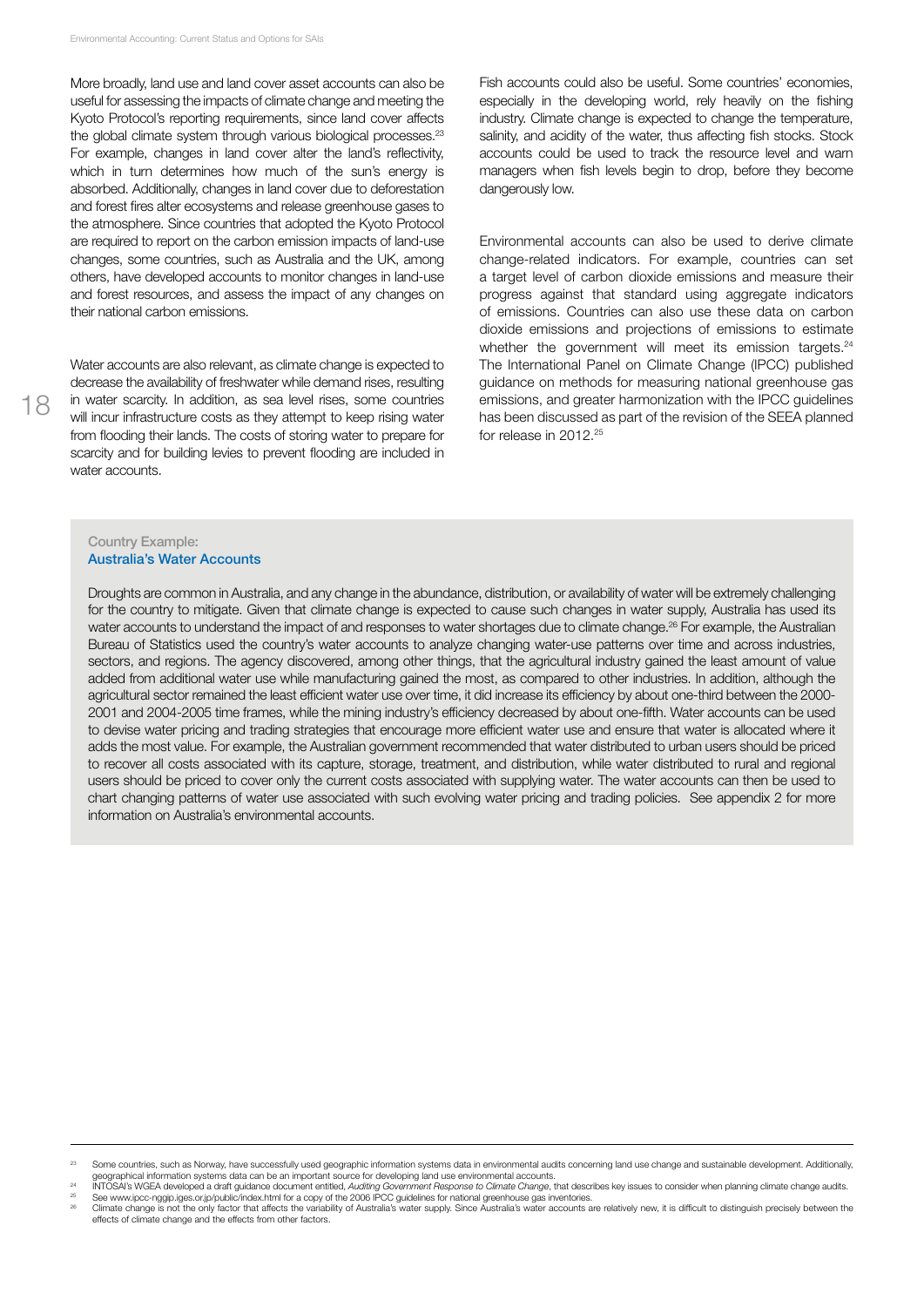# Chapter 4: **Inventory of** Options Available to SAIs



The following are suggestions of various ways that SAIs can become involved in environmental accounting within their countries. It also includes examples of how SAIs are using environmental accounting, depending on the level of experience with the discipline within their governments.

## Options Available to SAIs in Countries that Are Not Currently Developing Environmental Accounts

In countries that are not currently developing environmental accounts, SAIs could take the following actions:

• determine the value of environmental accounts for their government by identifying the costs and benefits of developing environmental accounting within their country, and/or

• assist their governments in the development of environmental accounts by:

- 1) identifying challenges to applying environmental accounting in their country,
- 2) recommending strategies for overcoming challenges,
- 3) identifying goals for developing environmental accounts,
- 4) identifying agencies and organizations that compile information useful for national environmental accounts, and/or
- 5) identifying best practices in environmental accounting.

#### For example,

SAIs have taken or plan to take the following actions:

United States: The Government Accountability Office, in conjunction with the National Academy of Sciences, held a forum to discuss environmental accounts. Participants included U.S. federal agency officials and national and international statistical, energy, environment, and natural resource experts. During the forum, participants discussed strategies for overcoming challenges associated with environ-mental accounting, agencies that could be involved in such an effort, and lessons learned from the international community, among other topics.

The African Organization of English-speaking Supreme Audit Institutions: Participating African countries plan to learn more about environmental accounting and its uses by conducting research on environmental accounting and related audits and meeting with South Africa's statistics bureau, which uses environmental accounts.

• WGEA: In 1998, WGEA released a report on environ-mental accounting—written by the Netherlands Court of Audit—to facilitate the spread of information on environmental accounting among its member SAIs. Among other things, the report described the efforts of international institutions to advance the field of environ-mental accounting, described some countries' efforts in developing the accounts, and described ways that SAIs could conduct related work.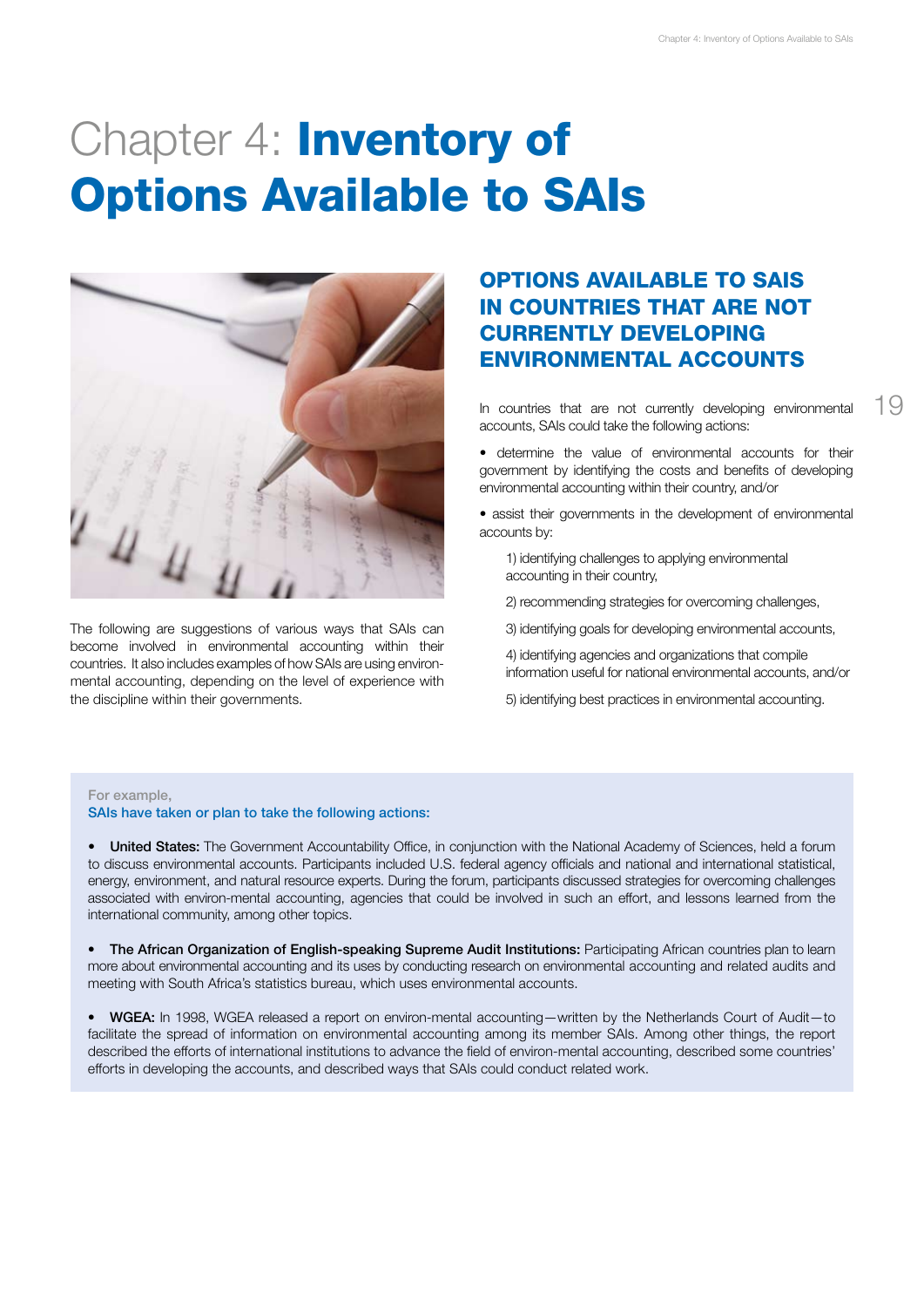## Options Available to SAIs in Countries that Have Developed Some Environmental Accounts

In countries that have developed some environmental accounts, SAIs could take the following actions:

• audit the reliability of environmental accounts or methodologies used to develop them,

use environmental accounts in program audits to assess the effectiveness of environmental policies and programs and/ or whether or not government programs are complying with national laws,

use environmental accounts to determine the government's compliance with reporting requirements from international conventions,27 and/or

assess the extent to which program managers are using environmental accounts in decision-making and identify opportunities for managers to enhance their use of the accounts.

For example, SAIs have taken or plan to take such actions:

• Canada: The Commissioner of the Environment and Sustainable Development, located within the Office of the Auditor General, is tasked with examining whether or not federal managers are adequately accounting for the environmental effects of expenditures in the context of sustainable development. To this end, auditors are studying environmental accounting and other management practices to determine how they can be used in this oversight activity and how they can be used by federal managers to execute their responsibilities.<sup>28</sup>

**Estonia:** While conducting an audit on how the State Forest Management Center's logging plans affect the value of the state forest, the National Audit Office discovered that the methodology used to estimate monetary values for forests differed from the state's and the international community's accounting standards in several ways. This example illustrates an opportunity for SAIs to be involved as their country develops environmental accounts to ensure that the methodologies follow international standards.

**United Kingdom:** The National Audit Office reviewed the process that the Department for Environment, Food and Rural Affairs (DEFRA) used to measure and maintain a greenhouse gas emissions inventory. The audit found that DEFRA's methodology follows international best practices. However, the audit also found that DEFRA could improve its procedures by, for example, maintaining a record of errors found in the data.

<sup>&</sup>lt;sup>27</sup> Depending on a SAI's level of expertise regarding international reporting requirements, such a review may require external technical assistance.<br><sup>28</sup> NTOSAI's WGEA developed a guidance document entitled, *The World Su* that provides information for SAIs on how to conduct audits of sustainable development activities.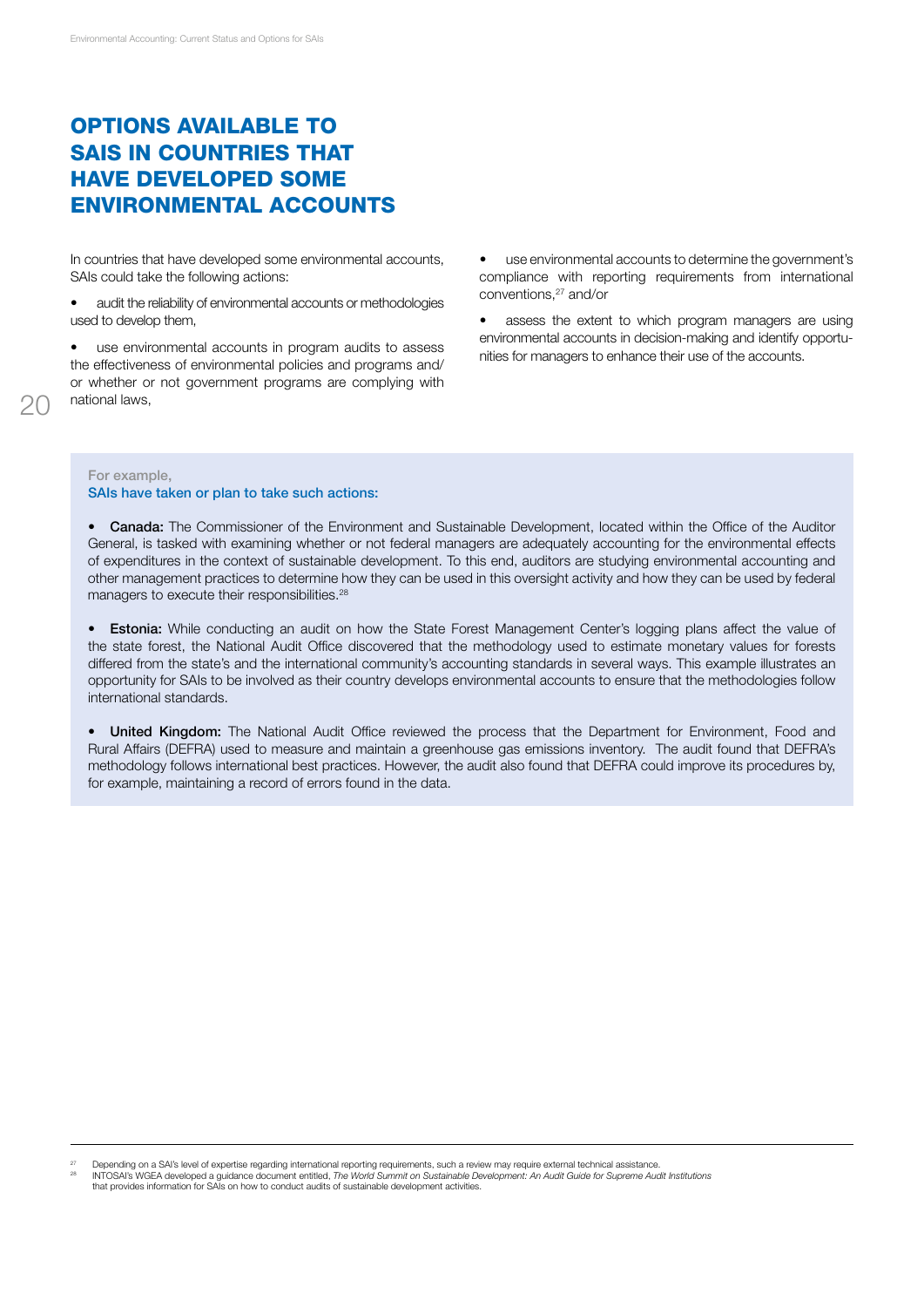21

# Chapter 5: **Observations**

The value of environmental accounting has long been recognized by leading international environmental organizations and many countries as an important policy design and resource management tool for creating a sustainable future. In recent years, it has become increasingly viewed as particularly relevant for many of the world's paramount environmental challenges most notably climate change—and as an important aide in helping governments better devise defensible, measurable, and practical solutions to respond to them.

Environmental accounting as a discipline, however, is still evolving. Environmental accounting covers complex and diverse topics, some of which are still subject to debate. In particular,

valuing some natural assets, such as clean air and water, is complicated by the fact that these goods are generally not traded in markets and alternative techniques for establishing their prices face conceptual and empirical challenges.

Given the evolving nature of environmental accounting, SAIs are uniquely positioned to assist their governments in helping to advance and improve on the development of accounts. In doing so, SAIs will help advance the development of a tool that can add great value to their own audits and analyses through more consistent and reliable information on the environment and the relationship between the environment and the economy.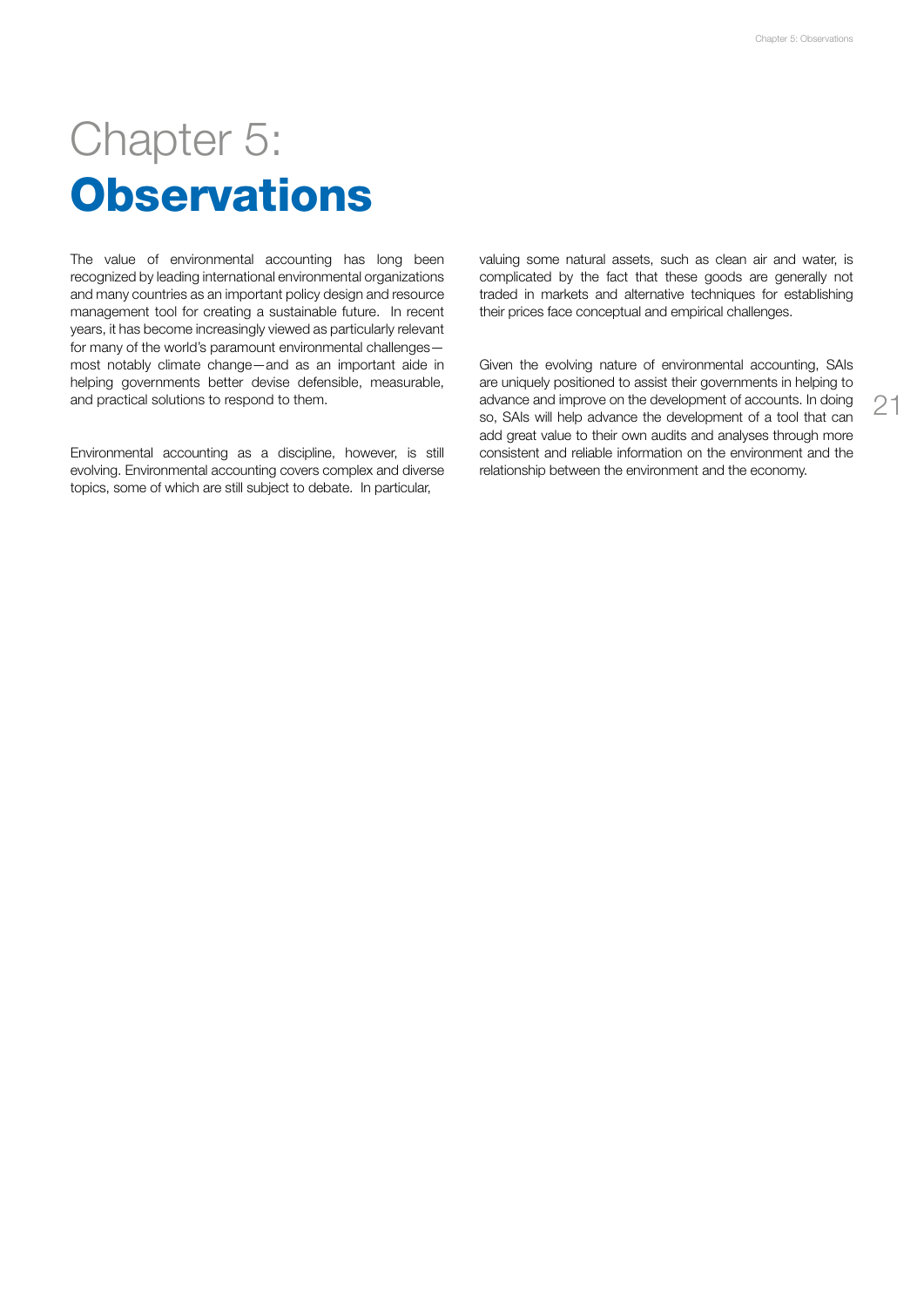# Appendix 1: Key Developments in Environmental Accounting

The following timeline outlines key events in the development and refinement of environmental accounting as a discipline.

#### Figure 6 Timeline of Key Developments in Environmental Accounting

| <b>DATE</b> | <b>KEY DEVELOPMENT</b>                                                                                                                                                                                                                                                                                                                                                                                                                                                                                                                                                          |
|-------------|---------------------------------------------------------------------------------------------------------------------------------------------------------------------------------------------------------------------------------------------------------------------------------------------------------------------------------------------------------------------------------------------------------------------------------------------------------------------------------------------------------------------------------------------------------------------------------|
| 1972        | For the first time, the relationship between economic development and environmental degradation was discussed by the international community<br>at the United Nations (UN) Conference on the Human Environment.                                                                                                                                                                                                                                                                                                                                                                 |
| 1970s       | The first environmental accounts were constructed by Norway.                                                                                                                                                                                                                                                                                                                                                                                                                                                                                                                    |
| 1983-1987   | The UN set up the World Commission on Environment and Development, also known as the Brundtland Commission, in 1983. The Commission<br>examined whether nations were misusing their natural and environmental resources and issued a report entitled Our Common Future in 1987.<br>The report popularized the concept of sustainable development as an alternative to unfettered economic growth and defined "sustainable"<br>development" as "development that meets the needs of the present without compromising the ability of future generations to meet their own needs." |
| Early 1990s | The World Bank conducted a review of environmental accounting. The resulting report listed countries that had developed accounts, the methods<br>used, and the extent of coverage.                                                                                                                                                                                                                                                                                                                                                                                              |
| 1992        | The UN Earth Summit was held in Rio de Janeiro to discuss sustainable development and recommended the implementation of integrated<br>environmental and economic accounting. One of the resulting agreements stated that "A first step towards the integration of sustainability<br>into economic management is the establishment of better measurement of the crucial role of the environment as a source of natural capital<br>and as a sink for by-products generated during the production of man-made capital and other human activities."                                 |
| 1993        | The first handbook for developing a system of integrated environmental and economic accounting (SEEA) was issued. SEEA-1993 was developed<br>by the UN, but as a final conclusion on concepts and methods was not reached, it was issued as an interim handbook.                                                                                                                                                                                                                                                                                                                |
| 1994        | A group of countries active in environmental accounting formed the London Group on Environmental Accounting in order to share their experiences<br>in developing and implementing the accounts. The collaboration helped develop recommended methodologies for selected parts of the revised SEEA.                                                                                                                                                                                                                                                                              |
| 1998        | The International Organization of Supreme Audit Institutions' Working Group on Environmental Auditing (WGEA) released a report entitled Natural<br>Resource Accounting: An Inventory of Possibilities for Supreme Audit Institutions (SAIs) to inform SAIs about the current state of affairs in the field<br>of environmental accounting, as well as to inform and promote debate regarding the opportunities available to SAIs in this field.                                                                                                                                 |
| 2000        | The United Nations Statistics Division (UNSD) and the UN Environment Programme published Integrated Environmental and Economic Accounting -<br>An Operational Manual that was written by the Nairobi Group (a group of government, international, and non-governmental organization experts).<br>The manual contains guidance on implementing parts of the SEEA and provides additional examples on how the accounts are used in policymaking.                                                                                                                                  |
| 2003        | The UN, Eurostat, International Monetary Fund, OECD, World Bank, and the London Group released a revised version of SEEA-1993, which<br>was drafted with technical assistance from the London Group on Environmental Accounting. The revised SEEA made progress towards the<br>standardization of concepts, definitions, and methodologies.                                                                                                                                                                                                                                     |
| 2004        | The UNSD and Food and Agricultural Organization jointly released a draft of the Handbook of National Accounting: Integrated Environmental and<br>Economic Accounting for Fisheries (SEEAF). The SEEAF was the first in a series of handbooks in support of the SEEA.                                                                                                                                                                                                                                                                                                            |
| 2005        | The UN Statistical Commission established the United Nations Committee of Experts on Environmental-Economic Accounting (UNCEEA) during<br>its 36th session, whose objectives are to: (a) mainstream environmental-economic accounting and related statistics; (b) elevate the SEEA to an<br>international statistical standard; and (c) advance countries' implementation of the SEEA.                                                                                                                                                                                          |
| 2005        | Also during its 36th session, the UN Statistical Commission established the Oslo Group on Energy Statistics to contribute to the development of<br>improved methods and international standards for national official energy statistics, and, in particular, to review and contribute to the updating of the<br>UN's handbooks and manuals on energy statistics. The Oslo Group is contributing to the development of the System of Environmental-Economic<br>Accounting for Energy (SEEA-E).                                                                                   |
| 2006        | UNCEEA began a Global Assessment project to: (a) to assess the current status of national implementation of environment statistics, environmental-<br>economic accounting and related statistics; (b) to identify priorities and future plans in these areas; and (c) to assess impeding factors in the collection,<br>compilation and dissemination of environment statistics, environmental-economic accounting and related statistics.                                                                                                                                       |
| 2007        | The UN Statistical Commission adopted Part I of the System of Environmental-Economic Accounting for Water (SEEAW), as an interim statistical<br>standard and encouraged its implementation in countries.                                                                                                                                                                                                                                                                                                                                                                        |
| 2007        | The UN began working on SEEA-E, scheduled to be adopted by the United Nations Statistical Commission upon recommendation by UNCEEA in 2010.                                                                                                                                                                                                                                                                                                                                                                                                                                     |
| 2008        | The UN, jointly with Eurostat and OECD, is drafting the System of Environmental-Economic Accounting for Material Flow Accounts (SEEA-MFA),<br>which is scheduled to be adopted by the United Nations Statistical Commission upon recommendations by the UNCEEA in 2010.                                                                                                                                                                                                                                                                                                         |
| 2009        | The UNSD released reports on the Global Assessment of Water Statistics and Accounts and Energy Accounts.                                                                                                                                                                                                                                                                                                                                                                                                                                                                        |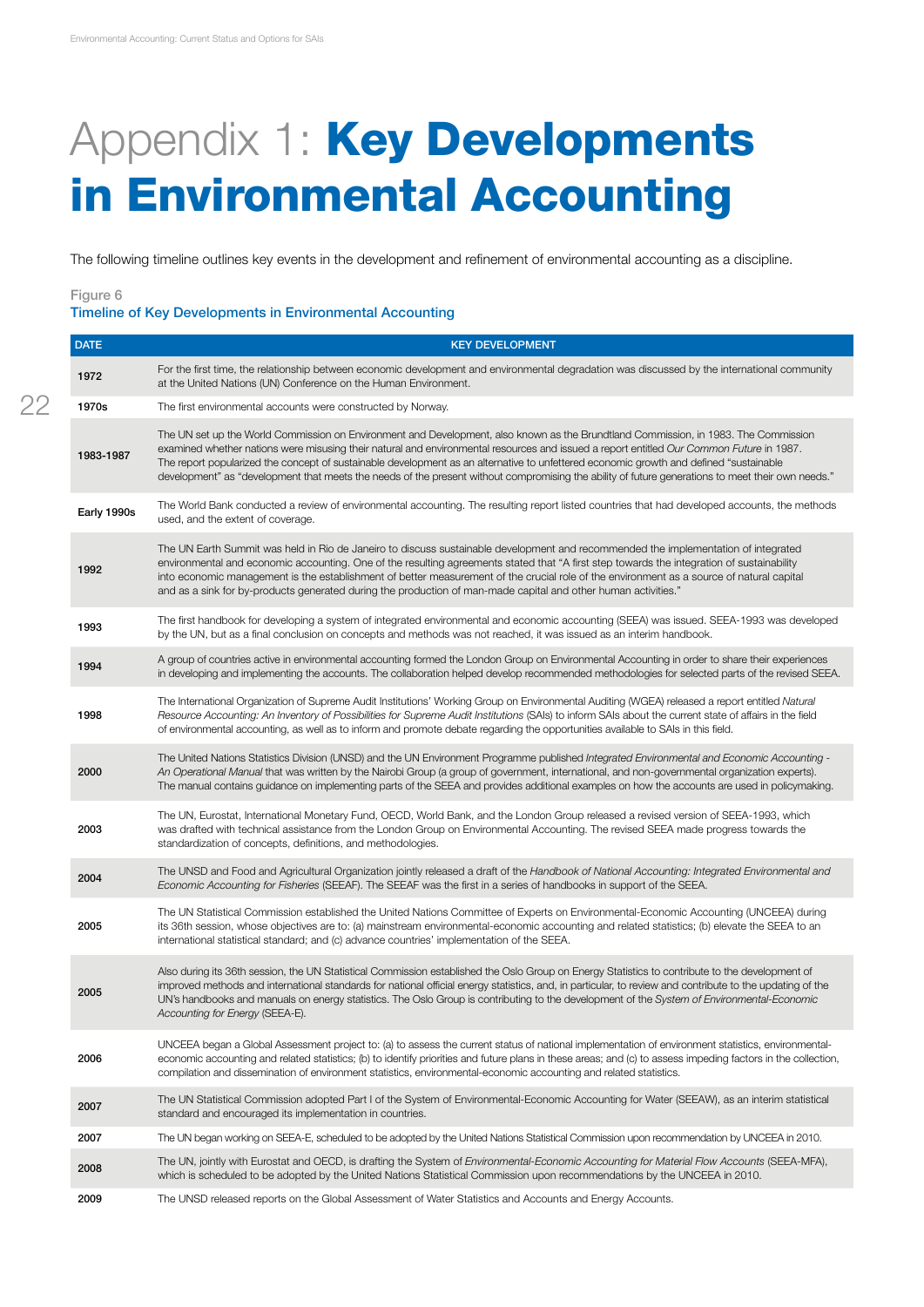This appendix provides examples of 12 countries' experiences with environmental accounting. We selected these countries to: (1) highlight different stages of account development, (2) provide representation from both the developing and developed world, and (3) demonstrate a variety of applications for environmental accounts at the national level. These country profiles include

basic information obtained from published reports, conference proceedings, and national government statistical body websites for each selected country. We supplemented basic information with additional details when available. We then contacted knowledgeable officials from each country to verify the information and incorporated any comments we received as appropriate.

## **AUSTRALIA**



Australia has developed SEEA-based stock and flow accounts for energy and emissions, fisheries, minerals, and water. Australia has also determined a monetary value for land, mineral, and forest stock accounts and has included them in its balance sheets to create a measure of total wealth. Mineral accounts have only been issued once, but cover a range of years. Water accounts have been issued three times thus far, for 1993-1994 to 1996-1997, 2000-2001, and 2004- 2005. The water accounts can be linked to Australia's national accounts as well as other natural resource data sets. In 2009, Australia released preliminary water accounting standards and guidelines for developing general purpose water account reports. The country has also developed local government environmental expenditure accounts.

The accounts have been used to assess how well federal programs, such as programs whose purpose is to make irrigation more efficient, are meeting their intended goals. Since droughts are common in Australia, water policy is a high priority and water accounts are used to effectively manage this scarce resource. Furthermore, a variety of groups—including government decision-makers, industry, and academics—have used the water accounts to perform economic analyses of the interaction between water supply and use and the economy. In addition, academics have used water accounts to perform input-

#### Examples of Analyses Using Environmental Accounts in Australia

- One analysis determined that reducing water use in the Murray-Darling Basin of Australia by 10% could result in the loss of 400–900 jobs and \$88 million from Australia's GDP.
- Another analysis examined what would happen to the Australian economy and price of water if water demand increased and supply decreased; one conclusion was that water trading would cause water to be diverted away from agricultural use towards urban water use.

output analyses of water use and make comparisons between industry sectors as well as projections about water use.

Further developments in environmental accounting are anticipated. The Australian Bureau of Statistics is currently working on producing energy accounts for 2004-05, and is also working towards the next water account for 2008-09. Australia's Bureau of Meteorology intends to release a new water account in 2010, using the country's preliminary water accounting standards. There is also increasing interest in environmental accounting among Australian policy agencies to facilitate evidence-based decision making. Additionally, two Australian states have shown interest in using the environmental accounting framework to organize their environmental information.

### **BOTSWANA**



Botswana's accounts were specifically developed to support policy analysis. Accordingly, the water accounts have been used to support water pricing and allocation policy development, as well as strategies for rural development. Although the stock accounts were developed more recently and are currently incomplete, Botswana has used its flow accounts to 1) establish trends in overall water consumption, 2) observe changes in institutional suppliers, 3) identify the leading water consumers and the 'growth' sectors of water consumption and 4) compare the water efficiency of different economic sectors and trends in overall water efficiency. Botswana has also assessed the economic benefits from water use in each sector of the economy.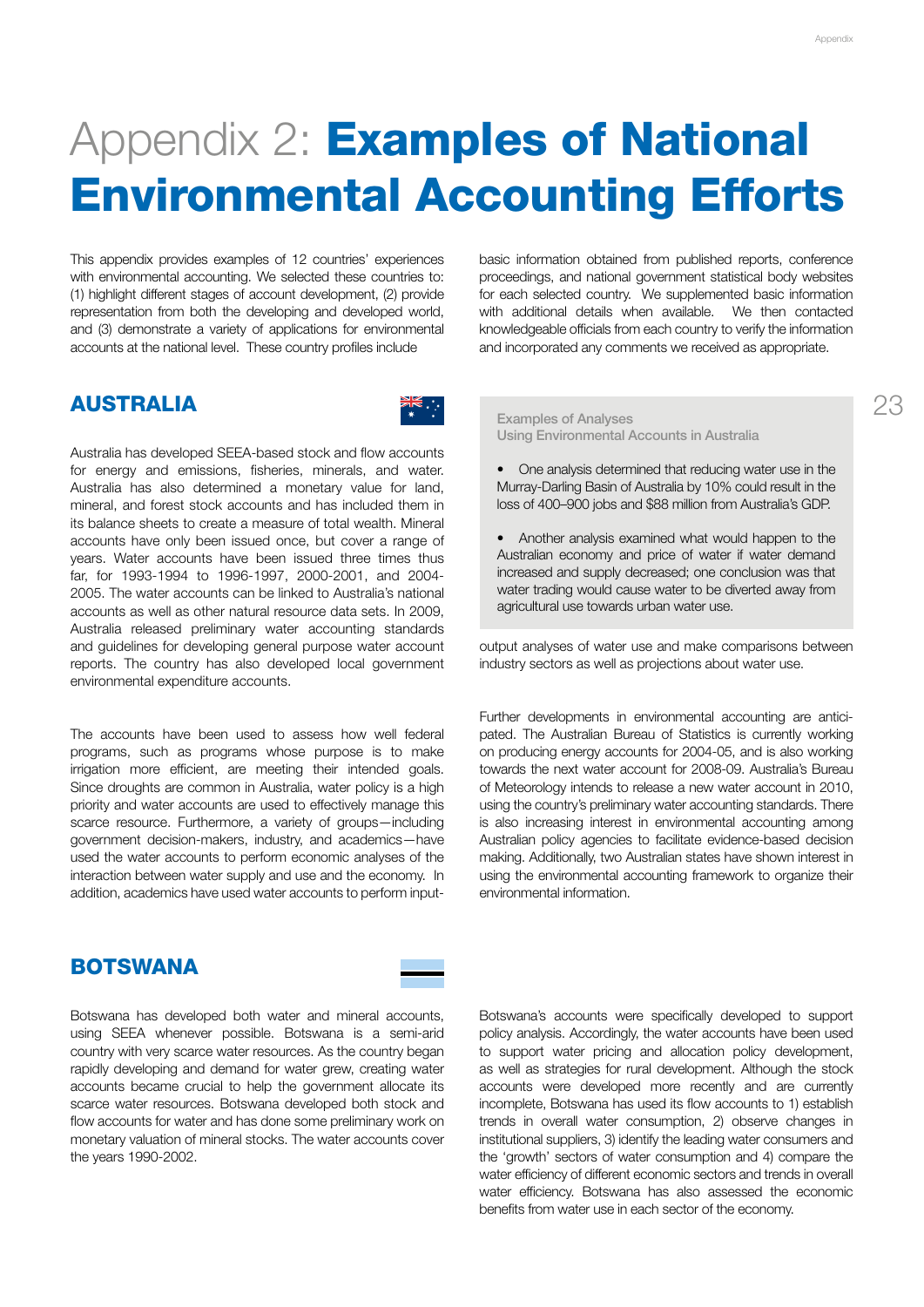Some developing countries are hesitant to develop environmental accounts because they are not a part of the major international initiatives driving development policy, such as the Millennium Development Goals. For example, Botswana expressed concern in 1993 that accounting for depletion of minerals would negatively affect indicators of macroeconomic performance and thus damage their international credit rating. However, Botswana plans to continue development of environmental accounts through its Department of Environmental Affairs and the Department of Water Affairs. Additionally, Botswana has recently become interested in incorporating total wealth accounts as one of the macroeconomic indicators of performance under their next National Development Plan.

#### Examples of Analyses Using Environmental Accounts in Botswana

- One analysis determined that per capita water use as well as the water intensity of the economy (measured by the GDP per cubic meter of water used) declined in the 1990s; however, the total volume of water used still increased because population and GDP grew more than the gains in efficiency.
- Another analysis examined the amount of national income and employment created in each sector by water use, as well as the economically important diamond sector's trends in output per unit of water.

#### Additional information

Botswana's National Conservation Strategy Agency, now the Department of Environmental Affairs, provided the impetus for developing the accounts. In 1995, a group of academics created the Programme for Natural Resource Accounting in East and Southern Africa, which provided support for Botswana's environmental accounting effort.

### **CANADA**



Canada's System of Environmental and Resource Accounts (CSERA) represents a comprehensive framework for linking the environment and the economy through physical and monetary statistics. Canada's environmental and resource accounts have been developed around the Canadian System of National Accounts to ensure coherent and systematic compilation of stock, flow or state statistics pertaining to the environment or natural resources. CSERA is broadly consistent with SEEA-2003 even though it was not directly based on it. The CSERA comprises three major accounts: natural resource stock accounts, material and energy flow accounts and environmental protection expenditures accounts.

The statistical products derived from CSERA are used by the Canadian government as a tool for policy development and analysis. For example, certain datasets are key inputs into scenario and general equilibrium modeling conducted by some federal policy departments in Canada. Additionally, these accounts allow the tracking of greenhouse gas emissions associated with economic activities by all sectors of the economy. The broader research community (academia, consultants, non-governmental and international organizations) also takes advantage of datasets from various environmental accounts.

#### Examples of Analyses Using Environmental Accounts in Canada

- The detailed time series on energy consumption and intensities as well as direct/indirect greenhouse gas emissions data are used to conduct environmental impact assessments for new government policies.
- The physical and monetary data on energy, mineral and timber assets are used to track the stocks of resource assets in Canada. The monetary values of these assets are used to calculate a broader measure of Canada's national wealth that includes natural resources.
- The environmental protection expenditures accounts are valuable data sources for analyzing the level of investments made by Canada's primary and manufacturing industries in response to environmental regulations. These are also useful in terms of monitoring business uptake of environmental technologies and in assessing Canada's capability and competitiveness in developing environmental technology.

#### Additional information

• The following CSERA accounts are updated annually: sub-soil asset accounts; energy use and energy intensity accounts; and greenhouse gas emissions accounts. The environmental protection expenditures accounts are updated periodically, depending on data availability. For example, only basic, non-consolidated data on environmental protection expenditures are updated regularly through the Survey of Environmental Protection Expenditures: annually from 1994 to 1998 and biennially thereafter.

• Also inherent in the CSERA is the adoption of the natural capital approach to guide its conceptual and methodological frameworks. This approach articulates the contribution of the environment to human well-being via flows of materials and services – as a source of raw materials and a sink for wastes. For example, the energy use and emissions accounts in the CSERA enable the measurement of energy consumption and intensity of use.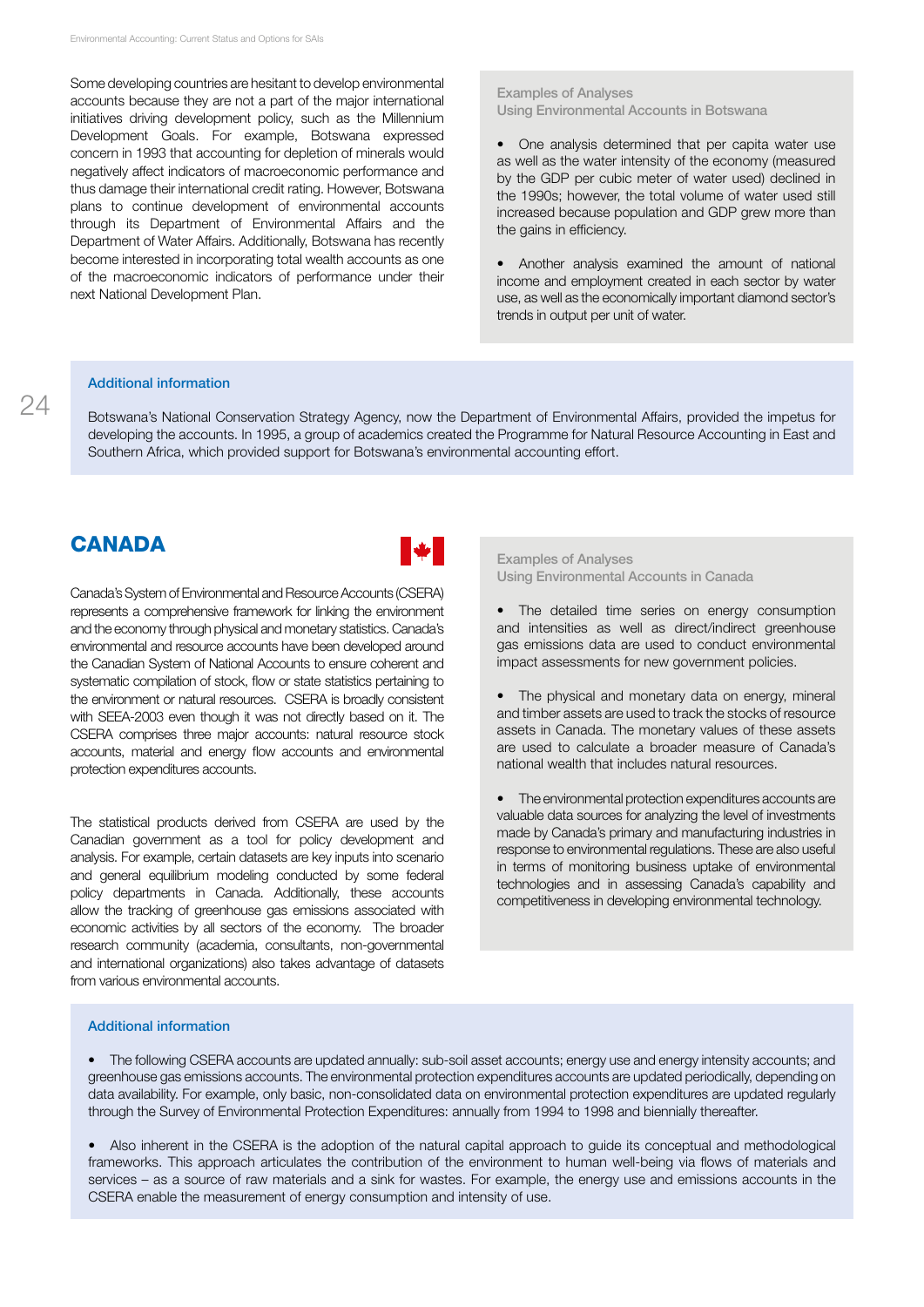## **CHINA**



The Chinese government began examining environmental accounting concepts in 1988, with the intention of integrating natural resource accounting with the national accounting system. Between 1998 and 2001, China worked with Norway to develop energy accounts and pollution flow accounts for eight air pollutants. With support from the World Bank, China began researching the economic valuation of pollution and estimated the values for 2003 using actual costs, hypothetical abatement costs and the costs of environmental degradation. In 2004, President Jintao requested the study of an environmentally adjusted macroeconomic aggregate, or "green" GDP. One of the authors of the SEEA-2003 regards the Chinese effort as a major contribution to the international community, because it integrates Marxist economics, Chinese philosophy, and market economic principles to establish a value theory and pricing method for natural resources.

As China is still developing its accounting techniques, the accounts have not yet been explicitly used in policy-making. However, the government is developing a policy framework to institute a "Circular Economy"—a closed-loop system that emphasizes sustainable development— which will include a revision of the Environmental Protection Law of China and other related laws. Environmental accounts could be included in this process.

#### Examples of Analyses Using Environmental Accounts in China

- Based on government-sponsored research studies estimating the cost of environmental damage from China's economic growth, China has calculated a "green" GDP that incorporates these costs. China has also calculated a GDP that was adjusted for estimated pollution abatement costs
- • China has constructed environmental indicators that are used to prepare and implement the country's five-year plans. For example, indicators are used to monitor pollution abatement standards that are outlined in the plans.

China has plans to expand its environmental accounting efforts. The government has drafted two accounting frameworks—"A Framework of Resources and Environmental and Economic Accounting for China" and "A Framework of Environment and Economic Accounting for China"—and is in the process of drafting technical guidelines and plans to pilot implementation. Eight working groups have been formed, which focus on developing accounts for land, minerals, water, forestry, grassland, ocean, biological resources and recycled resources using SEEA-2003 as a reference. China also plans to develop environmental expenditure accounts, and would like to work with other countries with experience in advanced environmental economic accounting techniques.

### **COLOMBIA**

Colombia began its environmental economic accounting efforts in 1992. Since then, the country has developed physical and monetary asset accounts for oil, gas, and coal covering the years1994-2004; nickel, iron, and copper for 2000-2004; and forests for the years 1998-2001. Environmental expenditure accounts exist for the following sectors: government, manufacturing, recycling, agriculture, transportation, and mining. Material flow accounts were developed using a National Accounting Matrix including Environmental Accounts (NAMEA) for minerals, oil, and forests for the years 2000- 2003, and for water for the year 2000. Finally, Colombia has developed indicators for air quality and water quality (1994- 2004). Although Colombia used SEEA-1993 as a reference point, they were not always able to strictly apply the handbook's techniques.

Colombia's accounts could be used more often in policy making. However, Colombia is reviewing SEEA-2003 to see if it is feasible to create additional accounts. Additionally, the government intends to expand environmental protection accounts to include additional sectors, such as the health and construction sectors.

An Example of an Analysis Using Environmental Accounts in Colombia

Currently, Columbia uses the information to monitor environmental expenses as part of government planning.

**NAMEA:** A NAMEA, or "National Accounting Matrix including Environmental Accounts," is a matrix that adds environmental physical flow accounts to the flow accounts of the SNA. Environmental indicators that are directly comparable with conventional economic aggregates can be derived from NAMEA. The first NAMEA was compiled in 1993 for the Netherlands and Statistics Netherlands has since developed consistent time series for oil, natural gas, and six types of environmental degradation (such as the greenhouse effect and acidification) based on emission flows. NAMEA is discussed in SEEA-2003. In addition, the EU officially adopted the NAMEA framework and is helping finance other EU countries that want to develop their own NAMEA systems.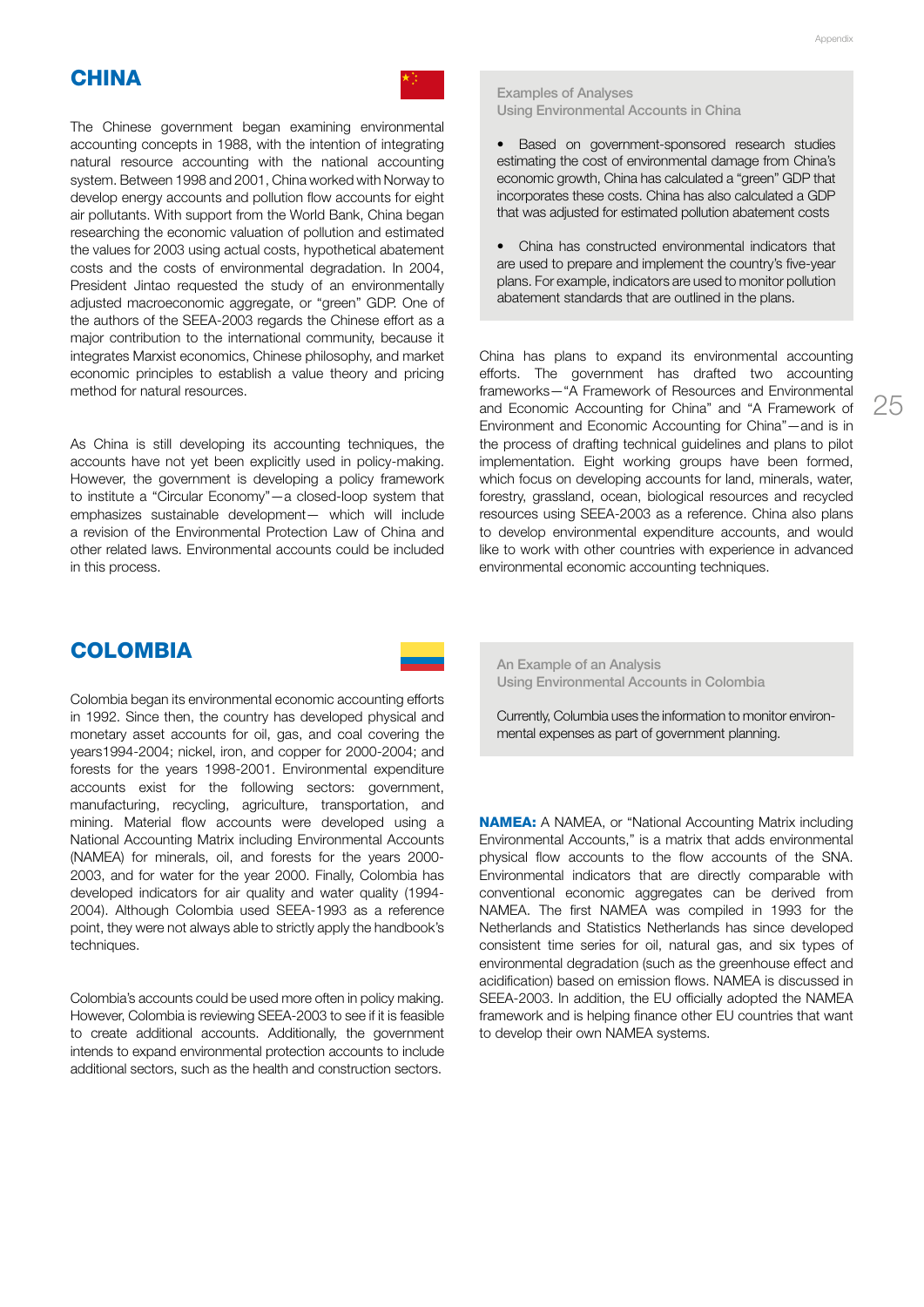### **FRANCE**

France began developing environmental accounts in the 1980s and has since developed some natural resource asset accounts, physical flow accounts, and environmental protection & resource management expenditures accounts. In 1998, France was one of the pilot countries implementing the Integrated Environmental and Accounting for Forests—a set of 20 main tables created by the Eurostat Task Force on Forest Accounting that covered monetary and physical balance sheets for land and standing timber, economic accounts for forestry, monetary and physical supply-use tables, material balances and tables describing non-market environmental functions of forests—and the country now regularly publishes forest asset accounts as well as subsoil asset accounts. Flow accounts are established for water, recycling, air emissions (in the NAMEA format), and water emissions. The environmental protection expenditure accounts are the most developed of France's accounts, although they are missing some areas, including soil and groundwater. France has tried to build biodiversity considerations into its accounts, and thus disaggregates government expenditures that were made in support of conserving biodiversity. As of 2006, France was focusing on developing water asset accounts. France's accounts are compiled using the European System for the Collection of

#### Examples of Analyses Using Environmental Accounts in France

• France has used expenditure accounts to determine the contribution of environmental services industry to the economy, and found that the industry accounted for 2.3 percent of GDP and 1.4 percent of employment in 1997.

• France has developed ten key environmental indicators including: (1) greenhouse gases, (2) environmental expenditures (government, business and household), (3) energy, (4) public opinion, (5) air, (6) biodiversity, (7) resources (e.g. fossil fuel consumption, minerals, and agriculture), (8) water, (9) land cover, and (10) waste (including recycling).

Economic Information on the Environment (SERIEE) framework and they are published every year.

In the future, France would like to use water valuation to help resource managers make allocation decisions based on both the market and non-market uses for water.

#### Additional information

Initially France embarked on an ambitious agenda to produce accounts for every asset that was received from previous generations and should be passed onto future generations—including both natural and cultural resources. In the 1990s, it became clear that this plan was too ambitious, and the government decided to develop a smaller number of accounts.

SERIEE: The European System for the Collection of Economic Information on the Environment (SERIEE) is a system of satellite accounts that contain data on environmental protection expenditure and economic data on the use and management of natural resources. Eurostat published the SERIEE manual in 1994, in response to the EU's Fifth Action Program on the environment. The Program called for the improvement of environmental data to help move the EU onto a path of sustainable development. SERIEE is composed of two satellite accounts: an Environmental Protection Expenditure Account and a Resource Use and Management Account. The main objectives are of the SERIEE are to (1) trace the monetary flows linked to environmental protection, (2) characterize the impact of environmental protection on the European economic system, and (3) compute indicators. Since the SERIEE is the most extensive system for recording environmental protection expenditures, the SEEA-2003 recommends that "those interested in entering into greater detail in the area of environmental protection activities" consult SERIEE.

### **GERMANY**



Germany began work on environmental accounting in the 1980s. Germany's environmental economic accounts are fully compatible with its system of national accounts and are SEEAbased. The country is a leader in the development of material and energy flow accounts, which are the most developed of all its accounts. Economy-wide material flow accounts were first compiled in the mid-1990s and are now available for the years 1991-2007. They are updated annually. Data are aggregated across sectors and materials to determine a physical macroeconomic indicator—the economy's "direct material input" (DMI), or all materials which are of economic value and are used in production and consumption activities (domestic extraction plus imports). Germany has also developed accounts for emissions, land use, water, environmental expenditure and environment-related taxes.

Examples of Analyses Using Environmental Accounts in Germany

• The German Federal Cabinet adopted "A National Strategy for Sustainable Development in 2002" which outlined 21 policy objectives that are linked to the key national indicators for monitoring sustainable development.

• In 2007, Germany conducted an analysis regarding the effects of foreign trade on the environment, and found that the energy intensity in the production of export goods declined between 1995 and 2004, but that carbon dioxide emissions remained significantly higher in the production of exported goods than in the production of imported goods over that same time period.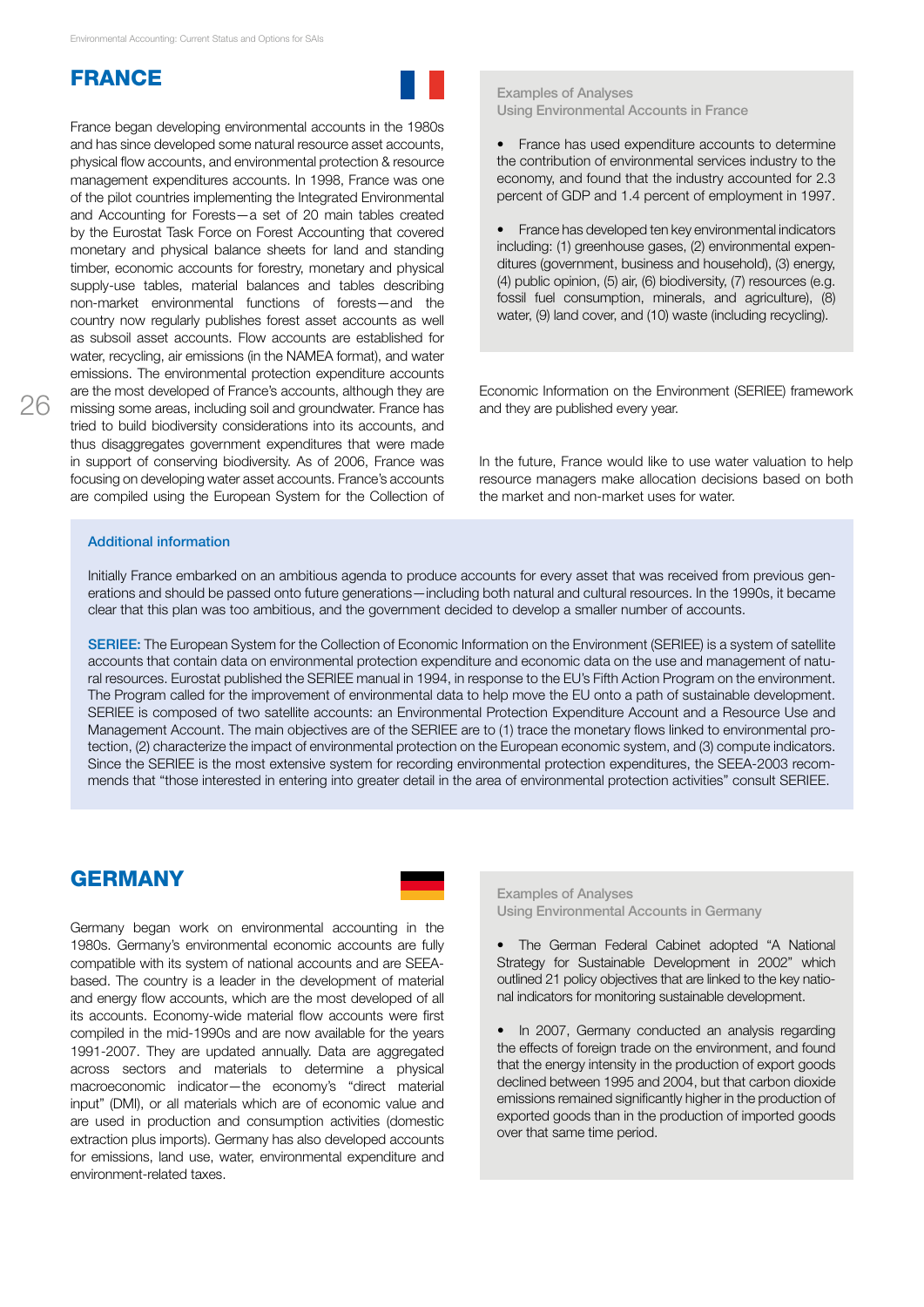Germany uses the accounts to examine, for example, the use of the environment as a sink for pollutants (i.e., measuring the output of pollutants) and how different industries contribute to these pressures. The accounts have been used to produce national key indicators, which measure sustainable development and direct policy. As Germany is the world's top exporting country, it used its environmental accounts to investigate the effects of increased foreign trade on the environment in 2007. See the sidebar for more information on this analysis.

#### Additional information

Independent research institutes have also used Germany's accounts. For example, the accounts have been used to measure "dematerialization," or the extent to which the country's resource use is decoupled from economic growth over time. The World Resources Institute released a study of 5 industrialized countries in 2000 that found that Germany was the only country whose material requirement per capita declined over a 20 year period. Research institutes have also used Germany's environmental accounts in various modeling projects assessing how certain policy measures would influence economic and environmental indicators. Furthermore, the framework of material flow accounts is being used to identify how individual firms can reduce both their environmental impacts and costs.

### **MEXICO**



The UN, World Bank, and Mexican government collaborated in a pilot study to implement aspects of the draft SEEA in 1990 and 1991 and test their feasibility. The team used 1985 data from Mexico's existing system of national accounts and integrated them with newly created environmental accounts for oil depletion, deforestation and land use, and environmental degradation (consisting of land erosion, air and water pollution, groundwater use, and household-generated solid wastes). Economic values were applied to the resources using different valuation techniques. The accounts were used to produce two environmentally-adjusted macroeconomic aggregates: one that deducted the cost of resource depletion from NDP, and one that deducted environmental degradation. The former is directly linked to measures such as the market value of the resource, shadow prices, and net rent, and is therefore a less controversial indicator than the latter. The pilot study also examined resource An Example of an Analysis Using Environmental Accounts in Mexico

Mexicouses the environmentally-adjusted aggregrates derived from its environmental accounts as a measure of sustainable development in its National Development Plan and other environmental projects.

use and environmental protection expenditures made by various sectors, which facilitate policy analysis more readily than the adjusted aggregates. Since the pilot study, Mexico has published asset accounts for the years 1985-2004. Called the System of Economic and Ecological Accounts, Mexico, the accounts cover minerals, energy, soil, water, and land.

Mexico plans to expand its accounts for forest and water (using SEEA) as well as its material flow accounts.

### **NAMIBIA**



In the mid-1990s, Namibia began work on environmental accounting with financial support from the United States Agency for International Development (USAID) and the Swedish International Development Agency. Namibia's economy is largely dependent on natural resources, and the country has very little industry. As such, they developed environmental accounts for their natural assets—such as water, fisheries, minerals, and livestock—rather than creating accounts for outputs such as pollution. For example, Namibia produced data on stocks, use, productivity and value estimates for fisheries and water sectors. This work continued through the late 1990s, using SEEA as guidance.

The accounts were designed to aid policy analysis from the beginning and thus have been used to study and report on various policy issues. For example, Namibia's fisheries accounts demonstrated that the country's quota fees on fish catch were not recovering a significant share of the resource rent<sup>29</sup> and thus the fees were increased. The accounts have also helped Namibia decide how to allocate scarce water supplies and how rangeland degradation affects the value of livestock.

Additionally, Namibia is currently in the process of developing a set of National Core Environmental Indicators<sup>30</sup> that will be

The UN defines resource rent as "the difference between total revenue generated from the extraction of natural resources and all costs incurred during the extraction process, including the cost<br>of produced capital, but exc

Core indicators are those for which the data collection and evaluation methodologies are well-defined and existing data provide a historic record in support of future analyses.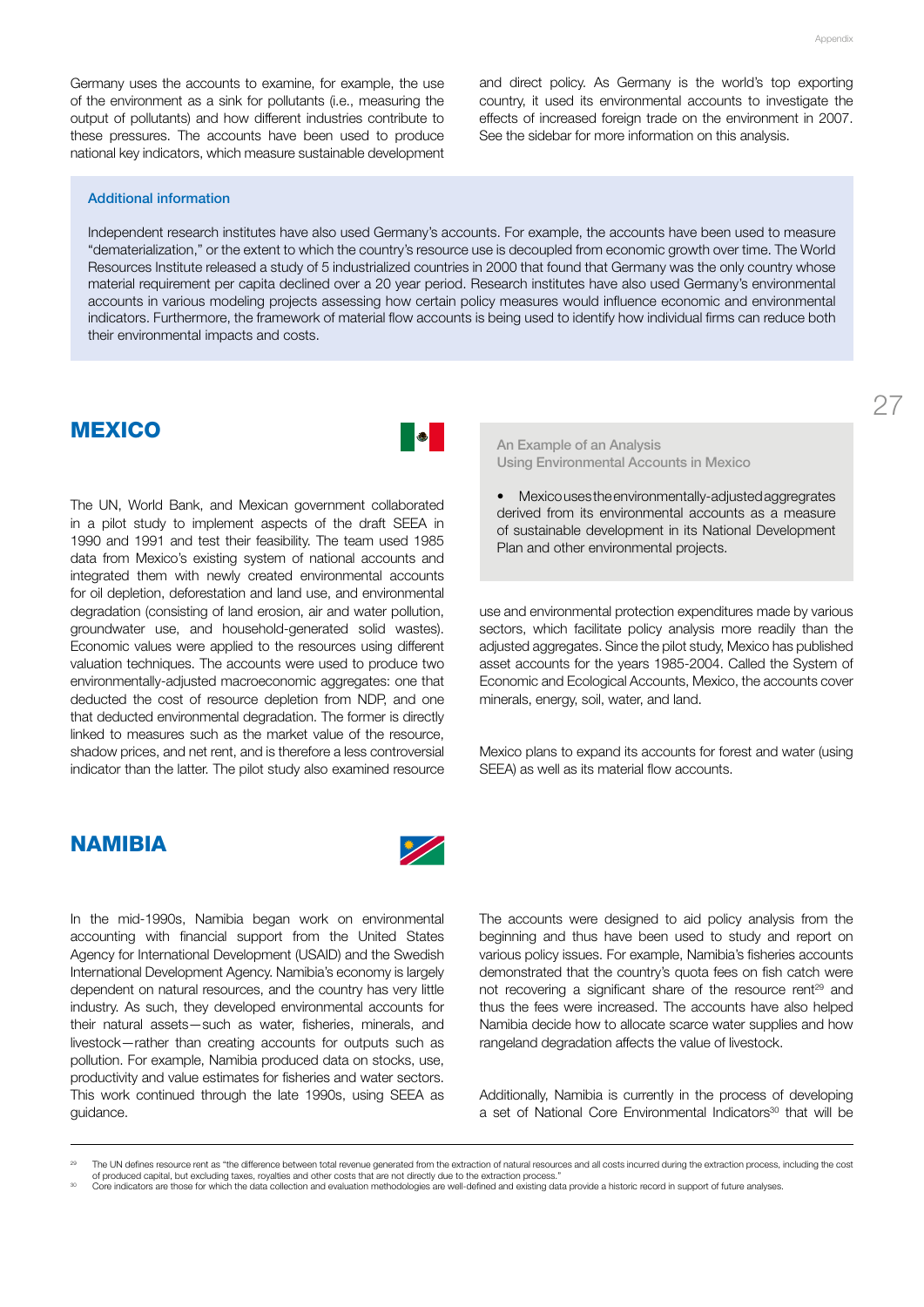used to monitor the environment and make decisions regarding environmental management. For example, indicators will be used in Namibia's Information and Communication Service for Sustainable Development program, which is funded by Finland, to address important questions such as whether the environment has improved, worsened, or held steady, the underlying causes for this change, and what steps can be taken to address any negative change.

### the netherlands

The Netherlands has rigorously developed pollution and material flow accounts and created a new material flows accounting system—the NAMEA—that has proven instrumental in the field of environmental accounting. The pollution flow accounts include both imports of pollution as well as exports. The Netherlands publishes accounts for air emissions (in the NAMEA format), water emissions, energy flows, environmental taxes, waste, nutrients and subsoil on an annual basis.

The accounts have been used in a variety of ways, such as determining various sectors' share of pollution emissions relative to their contributions to the economy. In addition, the pollution accounts have been aggregated into indicators for specific environmental issues such as the greenhouse effect. Some macroeconomic indicators have been calculated for The Netherlands as well. One study calculated a "Sustainable National Income," or SNI, which is the maximum income that can be sustained without technological development. The study combined an assessment of physical sustainability, abatement cost functions, and general equilibrium modeling. The authors found that the Netherlands would have to make enormous changes to become sustainable by their measure: the SNI was 56% lower than the actual national income. Households would have to decrease their consumption by 49% and governments by 69%.

### the philippines



ThePhilippines' experience with environmental accounting began as two separate efforts. The first effort began in 1991 with support from USAID and is referred to as the Environment and Natural Resource Accounting Project (ENRAP). ENRAP was specifically designed to provide useful information for policy analysis and was conducted in four phases over nine years. Monetary asset accounts were created and used to adjust production accounts. For example, the first ENRAP account was an estimate of Gross National Product adjusted for the depreciation of forests. ENRAP also accounted for the production of fuelwood and food by rural households, which were considered important because of their potential links to deforestation. The second effort, with support from the UN, began in the mid-1990s and involved the implementation of SEEA. The Philippines developed resource stock accounts for forests, minerals, fisheries, and soil, and estimated the costs of preventing air and water pollution. Both efforts resulted in estimates of a Green GDP. In 1997, an executive order institutionalized environmental accounting and

An Example of an Analysis Using Environmental Accounts in Namibia

• Namibia has used its accounts to develop a Social Accounting Matrix tool to analyze several important issues including the impacts of climate change, tourism, water management, trade, and strategies for long-term development.

Examples of Analyses Using Environmental Accounts in the Netherlands

• One analysis indicated that the Netherlands' environmental costs and economic benefits were distributed very unequally across sectors. Notably, the agriculture, chemicals and public utilities industries together accounted for 51% of greenhouse gas emissions but only 6% of GDP.

• Another study calculated an environmentally-adjusted NDP that assumed that economic development must meet certain environmental standards. The Netherlands' NDP was adjusted to take into account the costs of reducing environmental degradation, but also allowed for technological and other changes. This estimate was intended to inform policy makers about the likely impacts of various options for development and the instruments for achieving them.

The Netherlands plans to publish forest, land use, economy wide material flows, and environmental subsidy accounts in the future.

Examples of Analyses Using Environmental Accounts in the Philippines

• One study determined that increasing environmental controls (e.g., enforcing laws more strictly) would not substantially reduce business competitiveness for the large majority of industries.

• Another study determined that liberalizing trade while using current technologies will create more pollution, however the pollution is more likely to come from increased resource extraction (e.g., mining) than from increased manufacturing.

created environmental accounting units within three agencies. The Philippines has since produced water accounts (through 2001 for groundwater and 2000 for surface water) and updated most of its other accounts.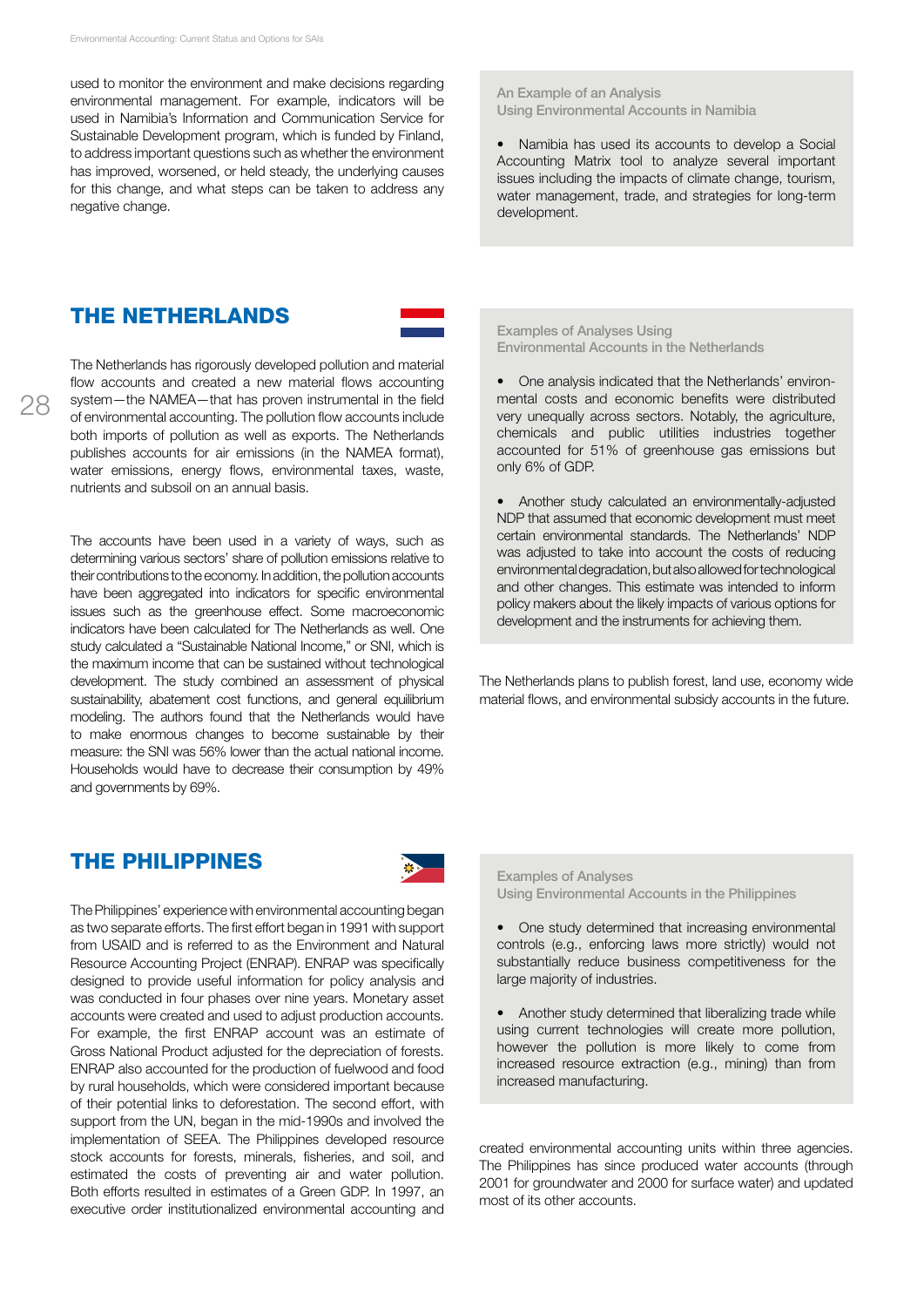The Philippines has used its environmental accounts to conduct policy studies on many topics, including economic growth and pollution, the impact of pollution control on economic competitiveness, declining fisheries resources, the reduction of lead in gasoline, improvements in energy use, and the importance of small and medium industries in pollution management, among others.

The Philippines' statistics agency plans to expand their efforts to produce flow accounts and expenditure accounts.

### **SWEDEN**

Sweden began its environmental accounting efforts in the 1990s. The work was commissioned to three different government agencies: Statistics Sweden, the National Institute for Economic Research, and the Environmental Protection Agency. Since that time, Statistics Sweden has developed asset accounts for forests; flow accounts for water use, energy, chemicals, air and water emissions, and waste; as well as accounts for environmental expenditures, environmental taxes, and environmental subsidies. The accounts follow the SEEA to a large extent. The bureau also developed a database on environmental industries.

Sweden's environmental accounts have been used by the National Institute for Economic Research to develop an environmental economic general equilibrium model, which supports the country's mid-term economic forecasts by assessing the economic impacts of various environmental goals, including Kyoto protocol targets. Additionally, environmental accounts have played a large role in important public debates on climate change, sustainable growth, and green taxes (i.e., taxes intended to help the government regulate the environment, such as a tax on carbon). The government has commissioned studies

#### Additional information

Because the USAID and UN projects used different accounting approaches that competed with one another, implementing environmental accounting in the Philippines was more complex, according to a report by the International Resources Group.

Examples of Analyses Using Environmental Accounts in Sweden

The government requested a study using data from the accounts to estimate monetary values for the depreciation of natural resources and estimated pollution abatement costs, although this particular study did no go so far as to deduct the estimates from GDP.

Additionally, valuation studies have been conducted that examined the cost of acid rain from other countries' emissions to Sweden. The costs included forest loss, crop loss, health impacts, and declines in real estate values. Sweden used the results of such studies to support their positions in European negotiations on sulfur emissions.

in these areas, which used the accounts to help frame policy issues and analyze strategies to resolve them.

Sweden is interested in expanding its environmental accounting efforts by, for example, publishing energy accounts more frequently, and developing new asset accounts.

#### Additional information

• The energy, air emissions, taxes, subsidies and environmental expenditure accounts are published annually. The other accounts are published less frequently, due in some cases to a lack of regularly updated data and in other cases to a lack of users for the accounts.

• The National Institute for Economic Research's initial work involved valuation studies with the goal of developing environmentallyadjusted macroeconomic aggregates. However, the work has been redirected towards conducting economic impact studies on environmental policies in general. The EU has provided financial support for part of Sweden's work in implementing recommendations of Europe's statistical office, Eurostat.